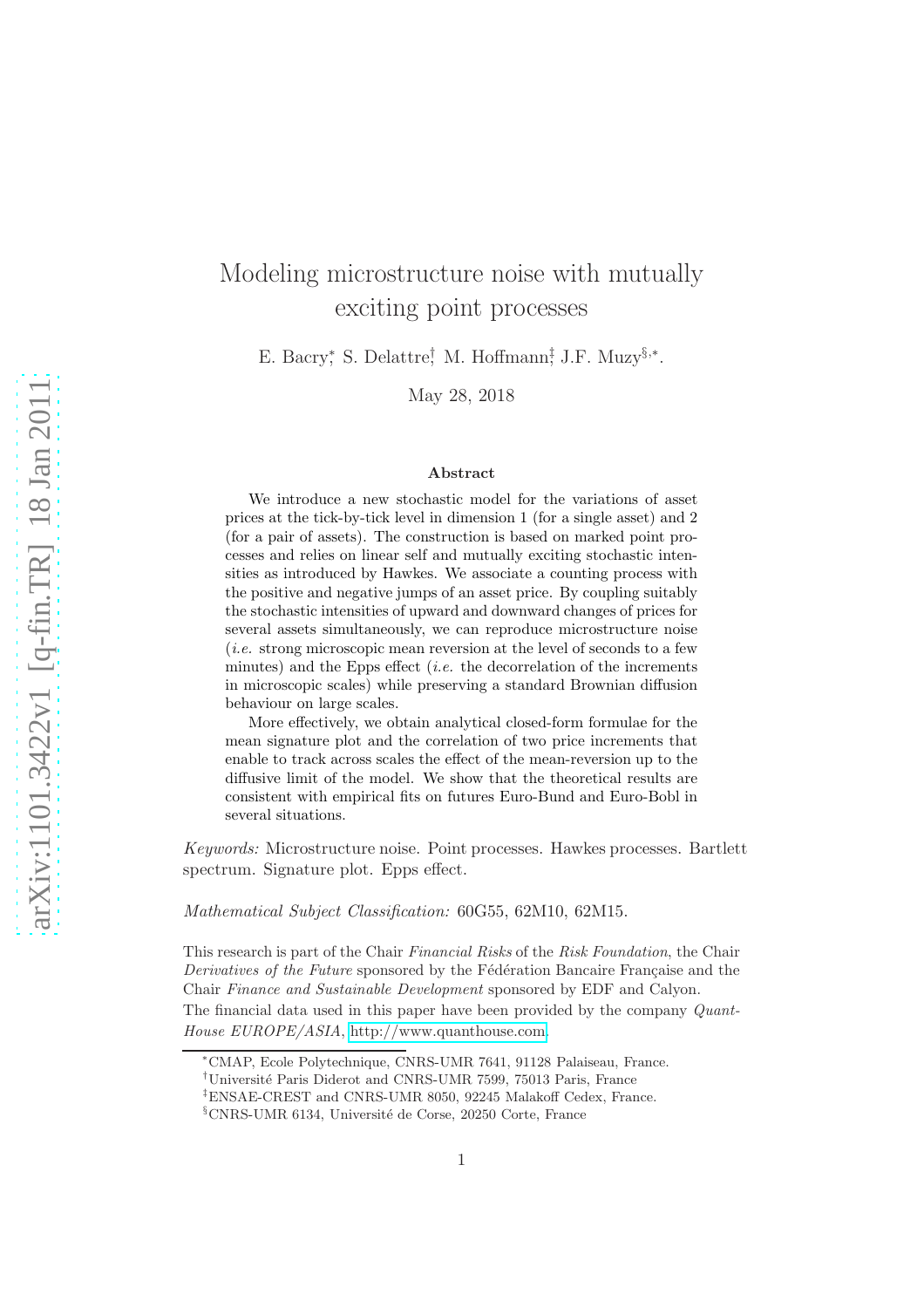# 1 Introduction

With the availability of a huge number of quality high frequency data, there is a fast growing literature devoted to the modelling of intra-daily asset prices behaviour. Since Bachelier and the seminal work of Black and Scholes, most popular models at a coarse time scale – for daily data, say – are Brownian diffusions, see for instance the classical textbooks of Musiela [\[25\]](#page-30-0) or Bouchaud and Potters [\[8\]](#page-28-0) and the references therein. In particular, diffusion models aim at describing more or less faithfully the volatility dynamics, characterized by stylized facts such as volatility clustering or leverage effect [\[8\]](#page-28-0). A key issue that naturally emerges when one studies high frequency data is the problem of improving volatility estimation or covariance estimation between two asset returns over a given time period, thanks to the massive amount of data available at such scales nowadays. The discrete nature of time trade arrivals and of price variations (prices are point processes living on a tick grid), the presence of so-called microstructure noise (described as strong mean reversion effects at small scales) makes this question highly non trivial. At a very high frequency, prices variations are also characterized by well documented stylized facts like the signature plot behaviour and the Epps Effect [\[14\]](#page-29-0).

### 1.1 High frequency volatility: microstructure noise

If  $X(t)$  stands for the price of some asset at time t (defined indifferently as the last traded price or the mid-price between best bid and best offer in the order book), the signature plot can be defined from the quadratic variation of  $X(t)$  over a time periode  $[0, T]$  at a scale  $\tau > 0$  – the so-called realized volatility – as

<span id="page-1-0"></span>
$$
\widehat{C}(\tau) = \frac{1}{T} \sum_{n=0}^{T/\tau} \left| X\big( (n+1)\tau \big) - X(n\tau) \right|^2.
$$
 (1)

The microstructure noise effect manifests through an increase of the observed daily variance when one goes from large to small scales *i.e.* in the limit  $\tau \to 0$  (see *e.g.* Fig. [5\(](#page-19-0)b)). This behaviour is different from what one would expect if the data were sampled from a Brownian diffusion, in which case the function plotted in Fig. [5\(](#page-19-0)b) should be flat. From the perspective of statistical estimation, this leads to a simple paradox. On one side, the smaller  $\tau$ , the larger is the dataset that can be use to estimate the volatility. However, how should one be using high-frequency data in order to obtain better estimates of the volatility, since the realized volatility [\(1\)](#page-1-0) is not stable as  $\tau$  decreases.

In the literature the most popular approaches attempts to model microstructure noise with the concept of latent price. One starts with a Brownian diffusion  $X(t)$  defined as an efficient price, which is latent, in the sense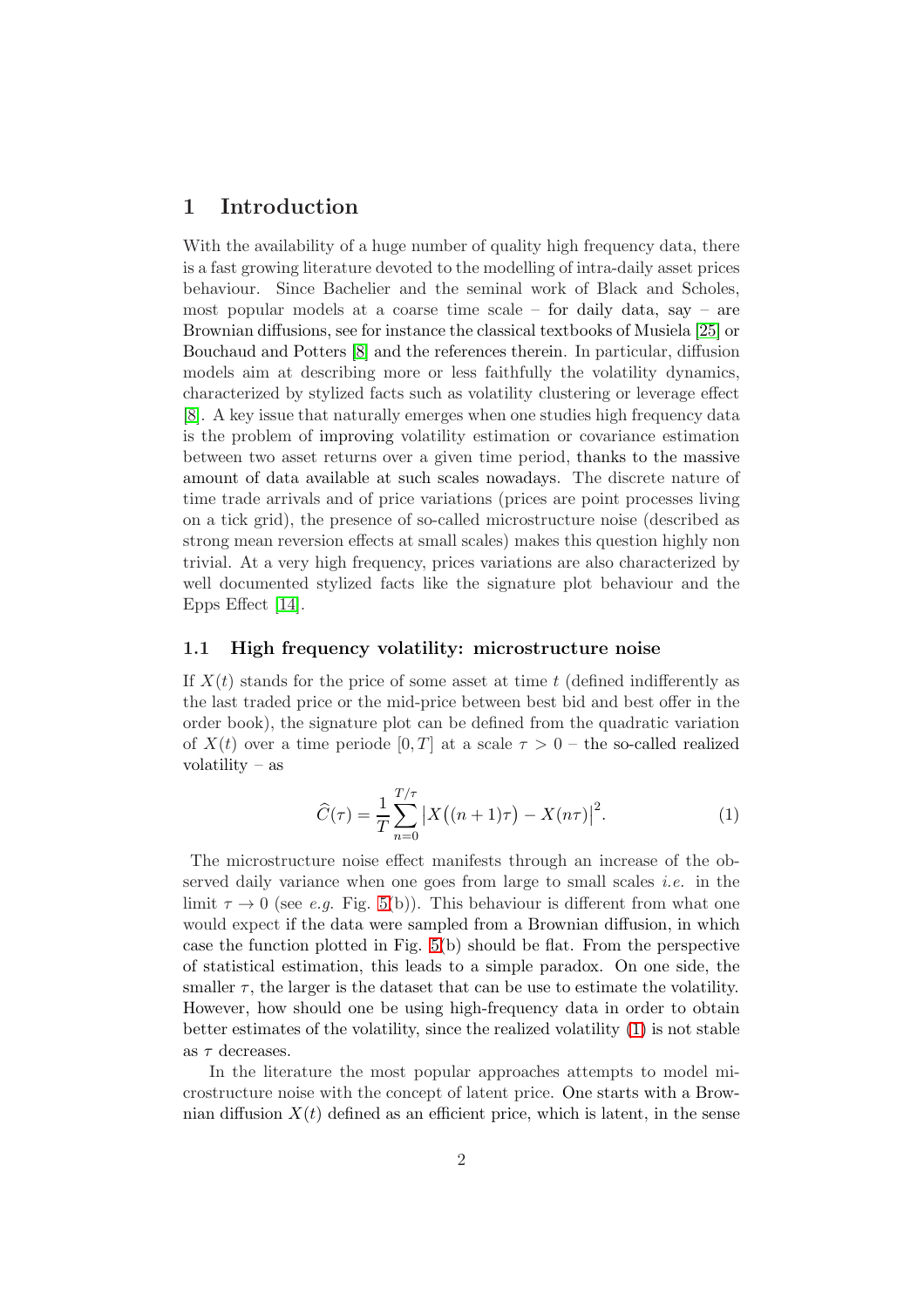that it cannot be observed directly. Instead the practitioner has only access to a noisy version  $\overline{X}(t)$  of  $X(t)$  that accounts for microstructure noise. The most successful version – as far as mathematical development is concerned – is the additive microstucture noise model, introduced in 2001 by Gloter and Jacod [\[15,](#page-29-1) [16\]](#page-29-2) and in the context of financial data by Ait-Sahalia *et al.* [\[2,](#page-28-1) [35,](#page-30-1) [34\]](#page-30-2). Given a sampling scale  $\tau$ , one rather observes

<span id="page-2-0"></span>
$$
\widetilde{X}(n\tau) = X(n\tau) + \xi_{n,\tau},\tag{2}
$$

where the microstructure noise term  $\xi_{n,\tau}$  satisfies  $\mathbb{E}[\xi_{n,\tau}] = 0$  for obvious identifiability conditions. (Hereafter, <sup>E</sup>[·] denotes the expectation operator.) The goal is then to separate the noise from the true signal  $X(t)$ , from which a classical volatility estimator can be performed. This has raised a vast research program over the last decade, mostly covered by econometricians and statisticians, see [\[1,](#page-28-2) [33,](#page-30-3) [11,](#page-29-3) [31,](#page-30-4) [32,](#page-30-5) [28,](#page-30-6) [4,](#page-28-3) [3,](#page-28-4) [5,](#page-28-5) [20,](#page-29-4) [23,](#page-29-5) [24,](#page-30-7) [29,](#page-30-8) [19\]](#page-29-6) and the references therein. Whereas representation [\(2\)](#page-2-0) produces an elegant pilot model to describe microstructure noise effects at the scale of a few minutes, it cannot faithfully reproduce the data as they are observed on a microscopic scale of a few seconds: for instance, the discreteness of price changes is left out and the mathematical artefact of forcing  $\widehat{C}(\tau)$  to explode when  $\tau \to 0$ becomes unavoidable.

### 1.2 High frequency correlations : the Epps effect

Another important feature concerns the way different asset price movements are correlated. Stong correlations between asset returns at daily or larger time scales usually exist, and modern portfolio theory precisely relies on such dependences. One expects that coarse scale correlations originate from intraday strongly correlated movements, and this naturally raises the question of how to get better estimates of such correlations by using high frequency data. Again, an analogous paradox as for volatility estimation under microstructure noise arises. In Fig. [6,](#page-20-0) we display the last traded ask prices of futures Bund 10Y and Bobl 5Y over a period of a few hours, prices increments are clearly correlated in their intra-day variations. If  $X_1(t)$  and  $X_2(t)$ are the prices of two assets, a correlation coefficient estimator over a time period  $[0, T]$  can be naturally defined from high frequency price increments as

$$
\rho(\tau) = \frac{\widehat{C}_{12}(\tau)}{\sqrt{\widehat{C}_{1}(\tau)\widehat{C}_{2}(\tau)}},
$$

where

$$
\widehat{C}_{12}(\tau) = \frac{1}{T} \sum_{n=0}^{T/\tau} \left[ X_1\big( (n+1)\tau \big) - X_1\big(n\tau \big) \right] \left[ X_2\big( (n+1)\tau \big) - X_2\big(n\tau \big) \right]
$$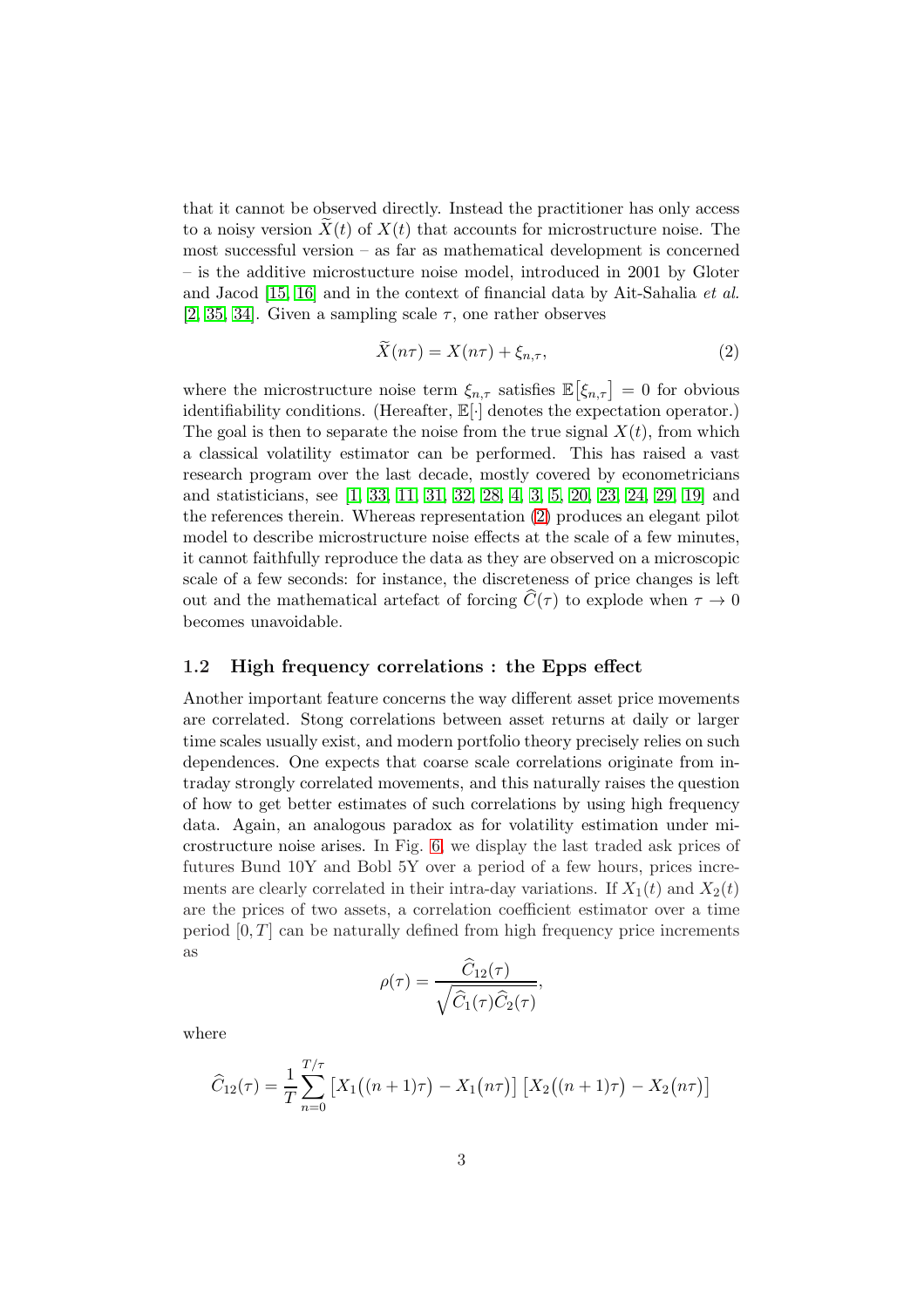and  $\hat{C}_1(\tau)$  and  $\hat{C}_2(\tau)$  denote the realized volatility of  $X_1(t)$  and  $X_2(t)$  respectively at scale  $\tau$ . In Fig. [7\(](#page-21-0)c), we plot  $\rho(\tau)$  as a function of  $\tau$  for the couple Bund/Bobl. It is striking to observe that the correlation coefficient is an increasing function of the time resolution and that correlation almost vanish at a very high frequency. This phenomenon, first reported by Epps [\[14\]](#page-29-0), is the so-called Epps effect. Few approaches however address the Epps effect in the literature.

Besides the problems related to the estimation of coarse scale asset properties, we see that modelling high frequency price dynamics is a source a many challenging questions. Other approaches consist in defining "fine" scale models and addressing directly the price dynamics at the tick level, see for instance Engle and collaborators, [\[13,](#page-29-7) [12\]](#page-29-8) who introduce the ACM-ACD model or Bauwens and Hautsch [\[7\]](#page-28-6), Bowsher [\[9\]](#page-28-7) who construct intensity based point processes for modelling high frequency data. In this context, Hewlett [\[18\]](#page-29-9) introduces a model for measuring trade arrivals that is formally very close to our construction. However, Hewlett's approach is mostly order book oriented: it focuses on the imbalance properties of an asset and leaves out the directional behaviour of the prices. In the same way, the aforementioned literature that uses point processes is essentially specialized to high frequency data description, or focuses on trades arrivals dynamics. In particular, the questions related to intermediate or asymptotic behaviour of the statistical price properties as the resolution scale varies are not considered. We plan to address in the present paper this next logical step.

### 1.3 Objective and content of the paper

We introduce a "fine-to-coarse" model that starts from the description of the changes of prices in continuous time and that allows one, from the microscopic properties of the model to recover a large scale diffusion behaviour. More precisely, be defining a (multivariate) tick-by-tick model by means of marked point processes with appropriate stochastic intensities, we are able to control its features at all scale (*i.e.* its aggregation properties). Our model relies on multivariate Hawkes processes [\[17,](#page-29-10) [10\]](#page-29-11) associated with positive and negative jumps of the asset prices. Notably, by coupling suitably the stochastic intensities of upward and downward changes of prices for several assets simultaneously, we can reproduce microstructure noise (*i.e.* strong microscopic mean reversion) and the Epps effect (*i.e.* the decorrelation of the increments in microscopic scales) while preserving a standard Brownian diffusion behaviour on large scales.

The paper is organized as follows: in Section [2](#page-4-0) we define a univariate version of the model and compute the expected signature plot. We discuss how to simulate the model in practice and how to estimate its parameters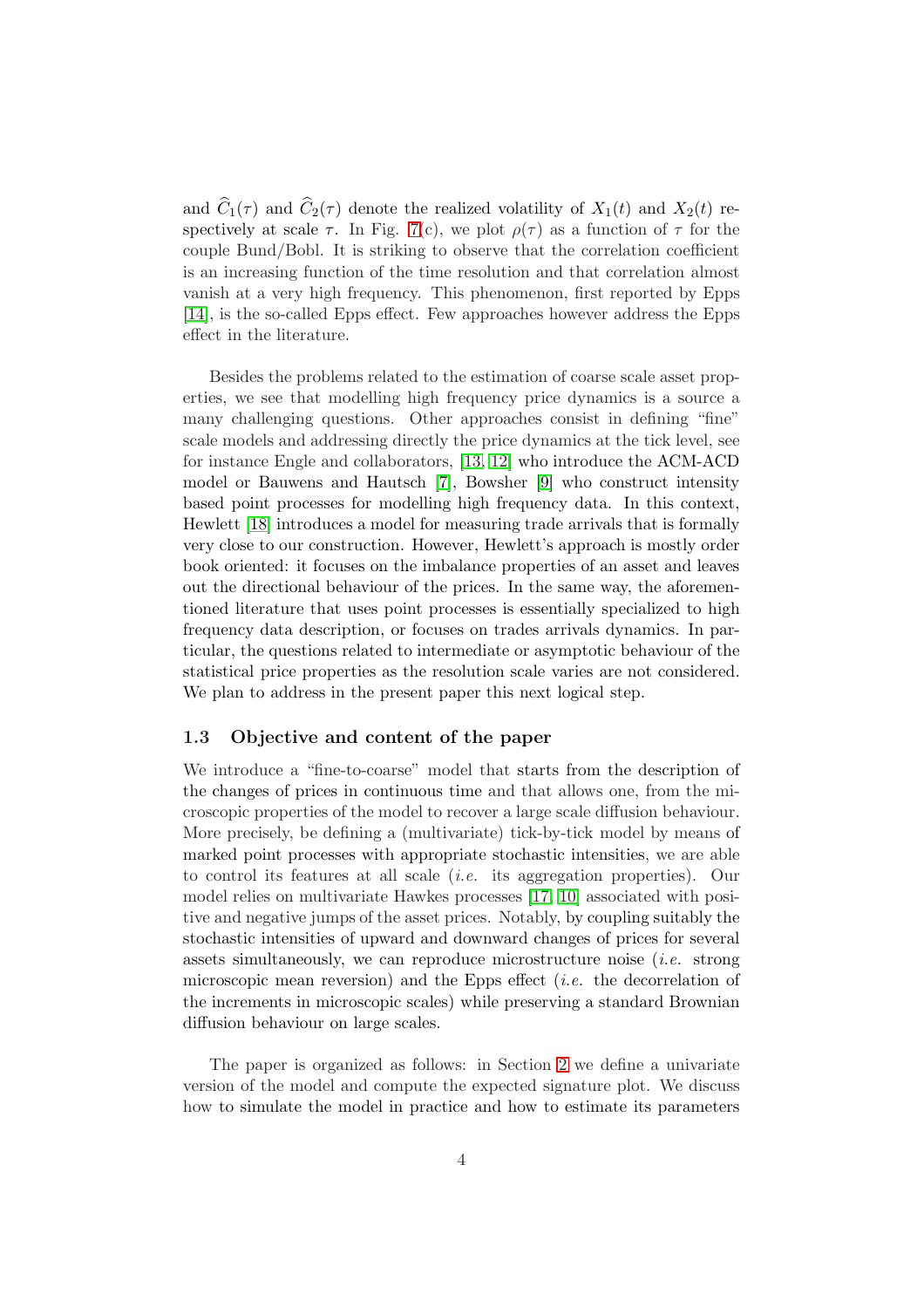from real data. The vector (bivariate) version of the model is defined in Section [3.](#page-8-0) We show that a closed form expression for the price variations correlation functions can be explicitly obtained for all time scales and time lags. From such quantity one can deduce all second order properties of the process like individual signature plots, the Epps effect or lead-lag effects. We discuss the large scale diffusive limit of our model as far as its correlations properties are concerned and make the link with further mathematical asymptotic results (that are presented in a separate forthcoming paper). Comparisons to empirical data are provided in Section [5](#page-16-0) in both 1D and 2D frameworks. Section [6](#page-18-0) is devoted to a conclusion and prospects for future research.

# <span id="page-4-1"></span><span id="page-4-0"></span>2 The model in the univariate case

### 2.1 Construction of the model

We start with two point processes  $N_1(t)$  and  $N_2(t)$  for  $t \in [0, T]$  that represent respectively the sum of positive and negative jumps of some asset price  $X(t)$  over some time horizon [0, T]:

$$
X(t) = N_1(t) - N_2(t).
$$

If  $N_1(t)$  and  $N_2(t)$  are two independent Poisson processes with intensity  $\mu$ , it is easy to show that the model diffuses at large scale, *i.e.*, when  $T \rightarrow$  $\infty$ , by introducing the scaling factor  $T^{1/2}$ , we obtain the following limit in distribution:

$$
\lim_{T \to +\infty} \frac{1}{\sqrt{T}} X(tT) \stackrel{(d)}{=} \sqrt{2\mu} B(t), \ \ t \in [0,1],
$$

where  $\sqrt{2\mu}$  is the diffusive or macroscopic volatility, that accounts for the activity of negative and positive jumps, hence the factor 2 in the limit. According to Eq. [\(1\)](#page-1-0), the corresponding mean signature plot is flat: for all  $\tau > 0$ , we have  $\mathbb{E}[C(\tau)] = 2\mu$ . In order to account for the previously reported noise microstructure features, intuitively and as confirmed by empirical observations, one has to introduce some mean reversion in the small scales, while ensuring that this mean reversion effect vanishes on large scale. This can be naturally done within the context of (multivariate) Hawkes process  $[17, 10]$  $[17, 10]$  as follows.

For technical reason, we extend in a first step the time horizon  $[0, T]$  over the whole real line  $\mathbb{R} = (-\infty, +\infty)$ . Let  $\lambda_i(t)$  for  $t \in \mathbb{R}$  be the stochastic intensities of two counting processes  $N_i(t)$ ,  $i = 1, 2$ , such that at time t:

$$
\lambda_i(t) = \lim_{\Delta \to 0} \Delta^{-1} \mathbb{E} \left[ N_i(t + \Delta) - N_i(t) \mid \mathcal{F}_t \right] \tag{3}
$$

where  $\mathcal{F}_t$  stands for the filtration generated by the history of the processes  $N_1(t)$ ,  $N_2(t)$ . The bivariate process  $\{N_1(t), N_2(t)\}\$ is a linear Hawkes process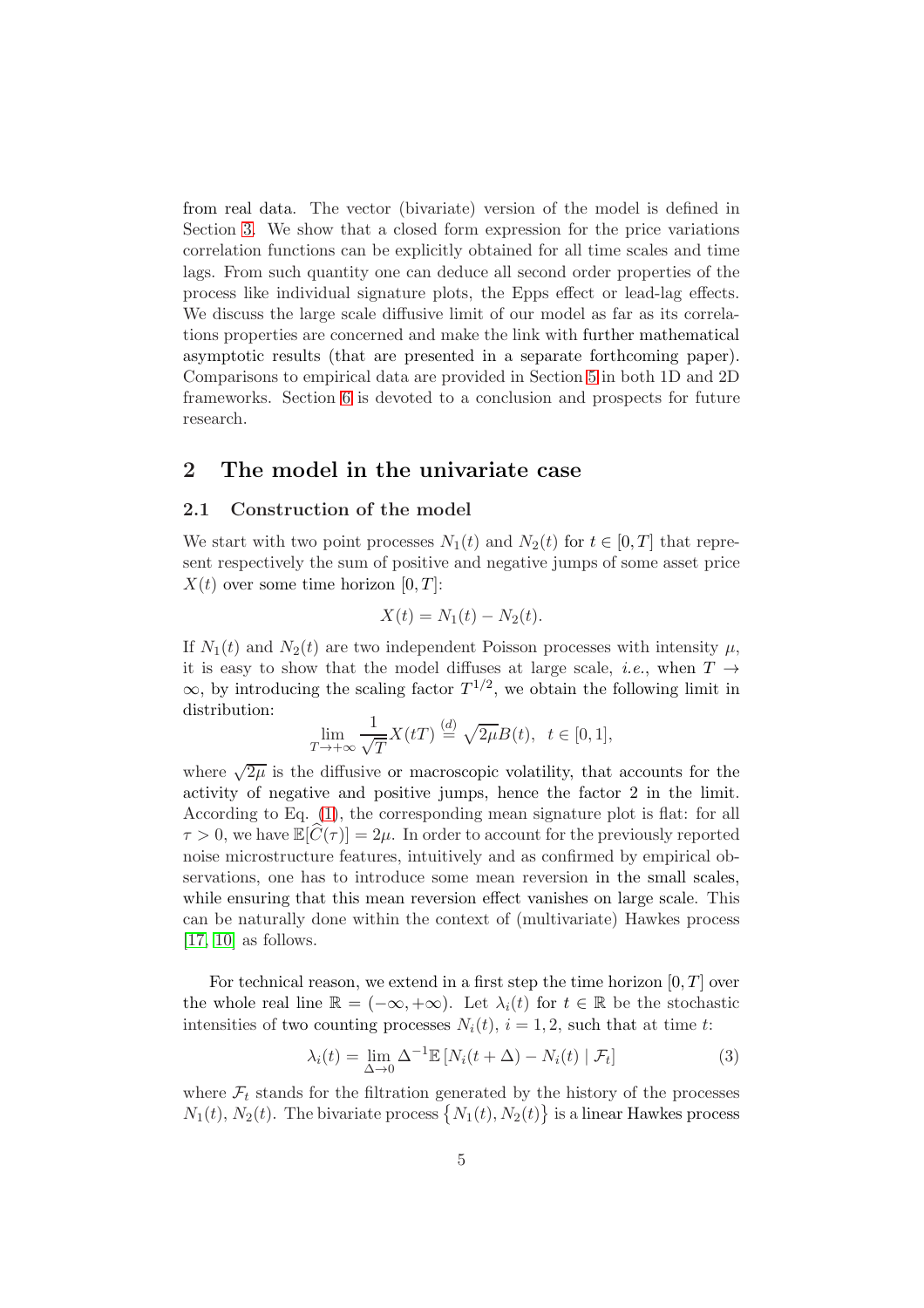if  $N_1(t)$  and  $N_2(t)$  have no common jumps and if there exist four nonnegative functions  $\{\varphi_{ij}\}_{i,j=1,2}$  such that

$$
\lambda_i(t) = \mu_i + \int_{-\infty}^t \varphi_{ii}(t-u)dN_i(u) + \int_{-\infty}^t \varphi_{ij}(t-u)dN_j(u). \tag{4}
$$

The so-obtained process can be shown to be well defined and to admit a version with stationary increments under the stability condition

all the eigenvalues of the matrix  $\{||\varphi_{ij}||_1\}$ are  $\langle 1,$  (5)

where  $\|\varphi\|_1 = \int_{\mathbb{R}} \varphi(t) dt$ , see [\[17,](#page-29-10) [10\]](#page-29-11). Mean reversion can be translated by the fact that the more  $X(t)$  goes up, the greater the intensity  $\lambda_2(t)$ and conversely, the more  $X(t)$  goes down, the greater the intensity  $\lambda_1(t)$ . This leads to the following simplified version of previous model (where only mean-reverting terms were kept):

<span id="page-5-0"></span>
$$
\lambda_1(t) = \mu + \int_{-\infty}^t \varphi(t-s)dN_2(s) \tag{6}
$$

$$
\lambda_2(t) = \mu + \int_{-\infty}^t \varphi(t-s)dN_1(s) \tag{7}
$$

where  $\mu$  is an exogenous intensity and  $\varphi(t)$  a positive kernel which is causal (i.e.,  $\text{Supp}(\varphi) \subset \mathbb{R}^+$ ). Eqs. [\(6\)](#page-5-0) and [\(7\)](#page-5-0) define two mutually exciting point processes that are stationary and stable under the condition  $||\varphi||_1 < 1$ .

A simple and natural choice for  $\varphi$  is a right-sided exponential function:

<span id="page-5-2"></span>
$$
\varphi(t) = \alpha e^{-\beta t} \mathbf{1}_{\mathbb{R}^+}(t) \tag{8}
$$

where  $\alpha, \beta > 0$  are such that

<span id="page-5-3"></span>
$$
||\varphi||_1 = \frac{\alpha}{\beta} < 1. \tag{9}
$$

#### 2.2 Signature plot

We are interested only in  $X(t)$  on  $[0, T] \subset \mathbb{R}_+$  and for simplicity and without loss of generality, we set  $X(0) = 0$ . Using Eq. ([1](#page-5-1)), the mean signature plot can be written as

$$
C(\tau) = \mathbb{E}\big[\widehat{C}(\tau)\big] = \frac{1}{\tau} \mathbb{E}\big[|X((n+1)\tau) - X(n\tau)|^2\big] = \frac{1}{\tau} \mathbb{E}[X(\tau)^2].
$$

If  $\varphi(t)$  is defined as in Eq. [\(8\)](#page-5-2), then one can actually obtain a closed form for the mean signature plot using the approach initiated in [\[6,](#page-28-8) [17\]](#page-29-10). In Appendix 1, we prove the following result:

<span id="page-5-1"></span><sup>&</sup>lt;sup>1</sup>Indeed, since only the increments of the processes  $N_i(t)$  come into play, we may (and will) assume that  $N_1(t) = N_2(t) = 0$  hence  $X(0) = 0$ .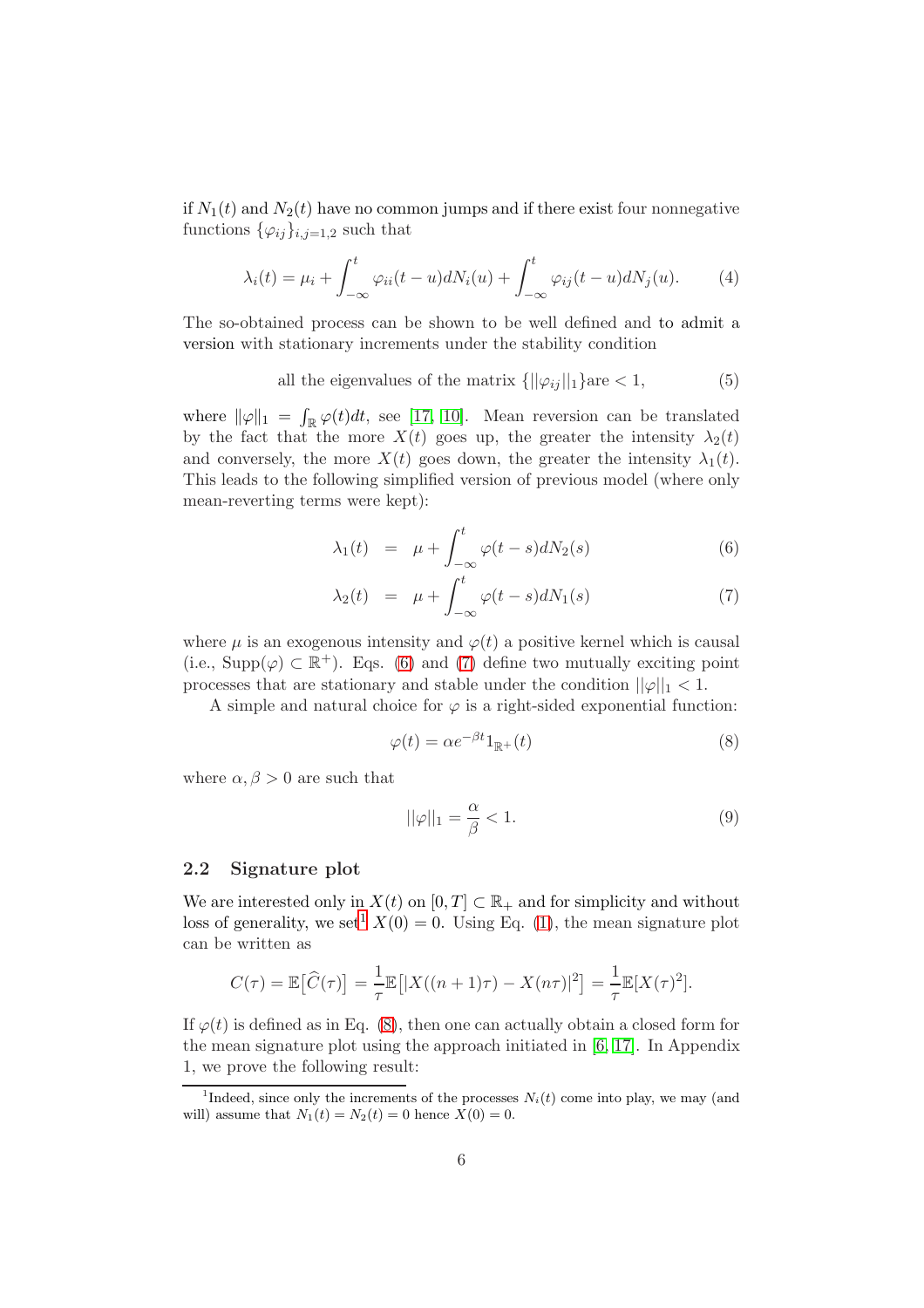<span id="page-6-2"></span>Proposition 2.1. *Under the stability condition* [\(9\)](#page-5-3)*, we have*

<span id="page-6-0"></span>
$$
C(\tau) = \Lambda \left( \kappa^2 + (1 - \kappa^2) \frac{1 - e^{-\gamma \tau}}{\gamma \tau} \right)
$$
 (10)

*where*

$$
\Lambda = \frac{2\mu}{1 - ||\varphi||_1}, \ \kappa = \frac{1}{1 + ||\varphi||_1}, \ \text{and } \gamma = \alpha + \beta.
$$

One sees in particular a cross-over from the microstructural variance

$$
V_0 = \mathbb{E}[\widehat{C}(0)] = \Lambda = 2\mathbb{E}(\lambda_i),
$$

to the diffusive variance

$$
V_{\infty} = \mathbb{E}[\widehat{C}(\infty)] = \Lambda \kappa^2,
$$

In Fig. 1(b), we display a plot example of the function  $C(\tau)$ .

### <span id="page-6-1"></span>2.3 Numerical simulations and parameter estimation

In this section, we focus on the numerical simulations and the parameters estimation of the simplified univariate model defined by Eqs [\(6\)](#page-5-0) and [\(7\)](#page-5-0) in the case the function  $\varphi$  is the right sided exponential function [\(8\)](#page-5-2). Thus, there are 3 parameters, namely :  $\theta = (\mu, \alpha, \beta)$ .

Simulation of this process on an interval  $[0, T]$  can be performed using the thinning algorithm described in [\[27\]](#page-30-9). It basically consists in simulating on  $[0, T]$  a standard Poisson process with an intensity M large enough such that it satisfies the following condition:

$$
\lambda_1(t) < M
$$
 and  $\lambda_2(t) < M$ , for all  $t \in [0, T]$ 

(which of course can be checked *only a posteriori*). A thinning procedure is then applied to each jump of the obtained process from the first one to the last one allowing to either reject the point (with probability  $M-\lambda_1(t)-\lambda_2(t)$ ) or mark it as a jump of  $N_1(t)$  with probability  $\lambda_1(t)$  or of  $N_2(t)$  with probability  $\lambda_2(t)$ , where t is the time of the considered jump.

A realization of the process X over  $T = 42$  hours is represented in Fig. [1\(](#page-9-0)a) with  $\theta = (\mu = 0.016, \alpha = 0.023, \beta = 0.11)$ . Let us note that  $\mu, \alpha$  and  $\beta$ are all expressed in the the same unit, namely seconds<sup>-1</sup>. These particular values were chosen to match the estimated parameters on real data (see Section [5.2\)](#page-17-0).

Let  $\{t_i^{(1)}\}$  $\{t_i^{(1)}\}_{0 \leq i < N_1(\cdot)}$  (resp.  $\{t_i^{(2)}\}$  $\binom{2}{i}$ <sub>0≤i<N<sub>2</sub>(·)</sub> the upward (resp. downward) jumps of the realization of X. The estimation of the parameters can be processed in very different ways depending on what is the focus of the model. On the one hand, if one is mainly interested in the ability of the model to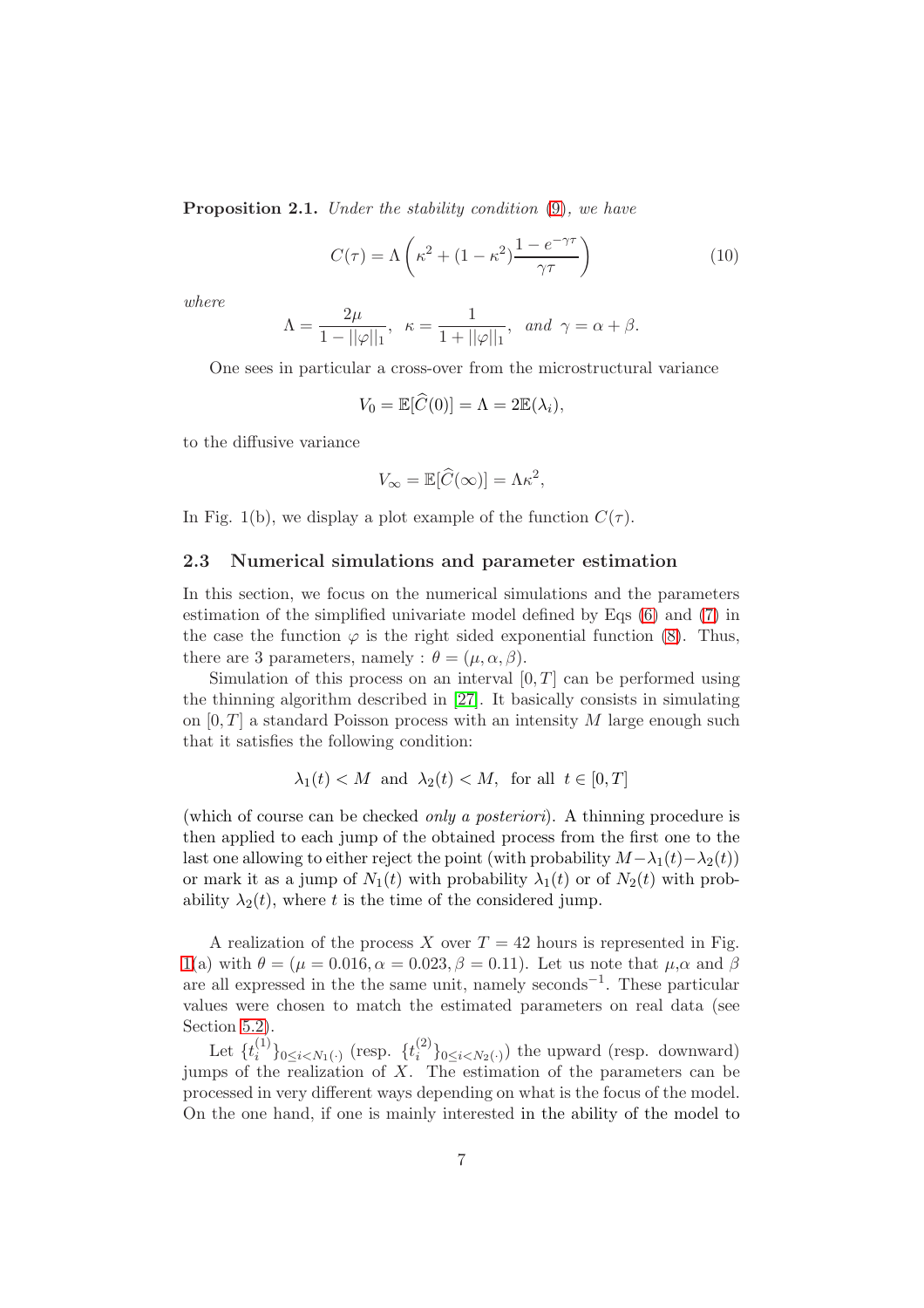reproduce the mean signature plot, the parameters can be estimated using a best fit of the realized signature plot. The realized signature plot over  $[0, T]$ is defined as

<span id="page-7-0"></span>
$$
\widehat{C}(\tau) = \frac{1}{T} \sum_{n=0}^{T/\tau} \left| X\left( (n+1)\tau \right) - X(n\tau) \right|^2, \tag{11}
$$

and *regression* estimator  $\theta_{reg}$  is then naturally given by

$$
\widehat{\theta}_{\text{reg}} = \text{Argmin}_{\theta} |\widehat{C}(\tau) - C(\tau)|^2, \tag{12}
$$

where  $C(\tau)$  is defined by [\(10\)](#page-6-0).

On the other hand, if the goal of the model is not simply to reproduce the signature plot behaviour but to mimick the arrival times themselves, it is more natural to consider the Maximum Likelihood Estimator (MLE) instead. This is possible since there is a closed formula for the likelihood. Let  $N(t)$  be a multivariate point process with conditionnal intensity  $\lambda(t) = \lambda_{\theta}(t)$ depending on a parameter  $\theta$ . If, for every  $\theta$ , the law of the process  $N(t)$ is absolutely continuous w.r.t. to the law of a standard stationary Poisson process, then the statistical model generated by the continuous observation of  $N(t)$  over [0, T] has a log-likelihood function given by

<span id="page-7-1"></span>
$$
L(\theta) = \int_0^T \log \lambda_\theta(t) dN(t) + \int_0^T \left(1 - \lambda_\theta(t)\right) dt,\tag{13}
$$

see for instance [\[21,](#page-29-12) [10\]](#page-29-11) or [\[26\]](#page-30-10) in the context of Hawkes processes and the references therein. Consequently the likelihood functions  $\theta \mapsto L_1(\theta)$  and  $\theta \mapsto L_2(\theta)$  generated by the observation of  $N_1(t)$  and  $N_2(t)$  over  $[0, T]$  are given by

$$
L_1(\theta) = \sum_{0 \le t_i^{(1)} < N_1(T)} \log \left( \mu + \sum_{0 \le t_j^{(2)} < N_2(T)} \alpha e^{-\beta (t_i^{(1)} - t_j^{(2)})} \right) - (\mu - 1)T - \sum_{0 \le t_j^{(2)} < N_2(T)} \frac{\alpha}{\beta} \left( 1 - e^{-\beta (T - t_j^{(2)})} \right).
$$

and similarly

$$
L_2(\theta) = \sum_{0 \le t_i^{(2)} < N_2(T)} \log \left( \mu + \sum_{0 \le t_j^{(1)} < N_2(T)} \alpha e^{-\beta (t_i^{(2)} - t_j^{(1)})} \right) - (\mu - 1)T - \sum_{0 \le t_j^{(1)} < N_1(T)} \frac{\alpha}{\beta} \left( 1 - e^{-\beta (T - t_j^{(1)})} \right).
$$

and the MLE of  $\theta$  based on the observation of  $X(t)$  over  $[0, T]$  is thus given by

$$
\widehat{\theta}_{MLE} = \operatorname{Argmin}_{\theta} (L_1(\theta) + L_2(\theta)). \tag{14}
$$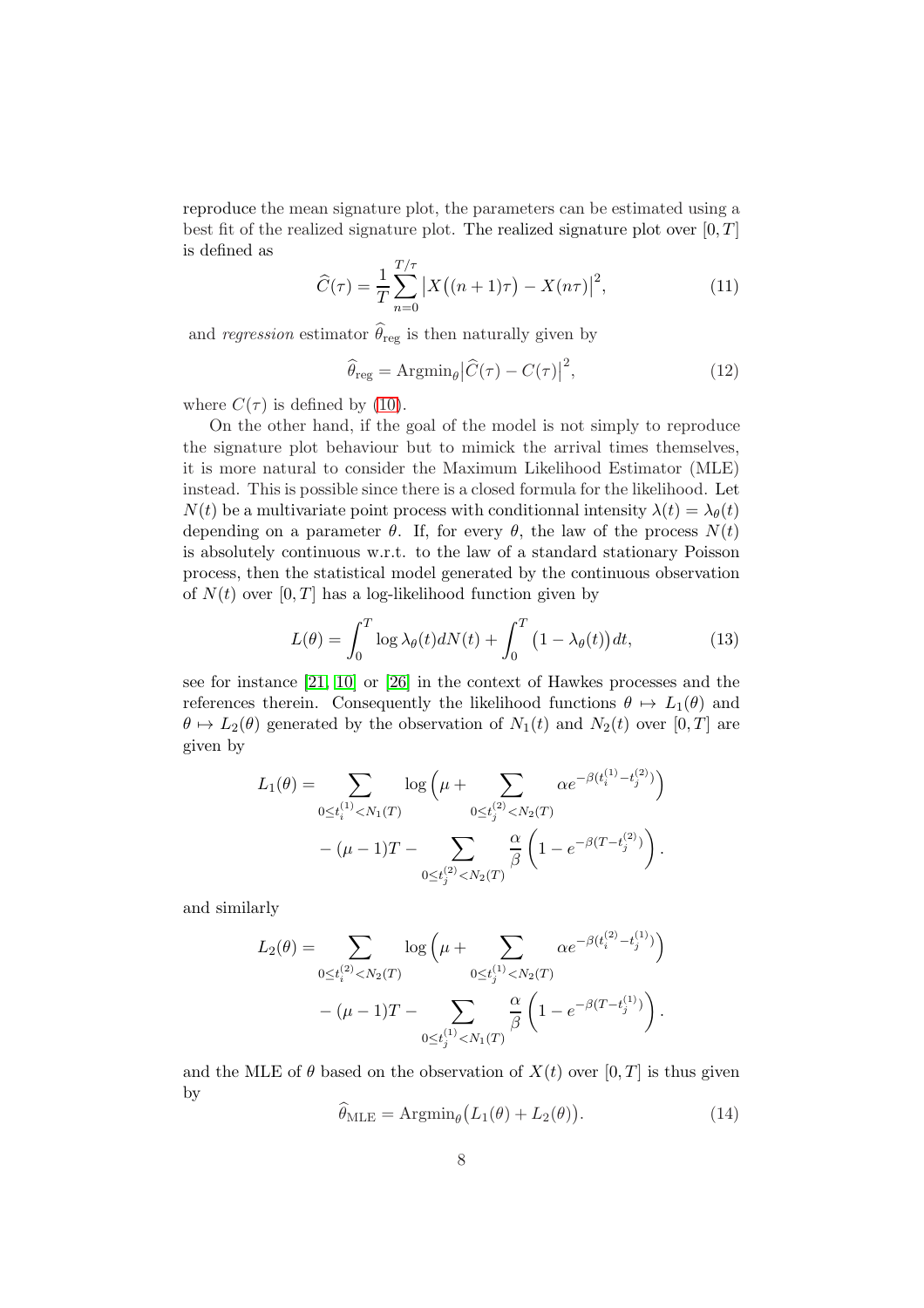Of course, for both estimators  $\theta_{reg}$  and  $\theta_{MLE}$  the minimization (Eqs [\(11\)](#page-7-0) and [\(13\)](#page-7-1)) must be performed under the constraints

$$
\mu > 0, \quad \alpha > 0, \quad \beta > 0, \quad \text{and the stability condition}: \frac{\alpha}{\beta} < 1. \tag{15}
$$

Let us note that whereas the regression estimator  $\theta_{\text{reg}}$  can be performed on uniformly sampled data, the ML estimator  $\hat{\theta}_{MLE}$  needs to have access to the point process itself. In that sense,  $\theta_{reg}$  can be considered as a (multi-scale) low-frequency estimator. For that reason, when applied to real data, we expect it to be much more stable than  $\theta_{MLE}$  (see Section [5\)](#page-16-0). Moreover, the regression estimator has the advantage to be computationally faster than the MLE.

The estimated parameters of the realization shown in Fig. [1\(](#page-9-0)a) using MLE are  $\hat{\mu} = 0.016$ ,  $\hat{\alpha} = 0.024$  and  $\hat{\beta} = 0.11$ . They match the true parameter values ( $\mu = 0.16$ ,  $\alpha = 0.024$ ,  $\beta = 0.11$ ).

The estimation using the regression estimator appears to be almost as accurate as the MLE: we obtain  $\hat{\mu} = 0.016$ ,  $\hat{\alpha} = 0.021$  and  $\hat{\beta} = 0.010$ . In Fig. [1\(](#page-9-0)b) we display the estimated and theoretical signature plots (Eq. [\(10\)](#page-6-0)). One sees that the latter provides a good fit of the data.

## <span id="page-8-0"></span>3 The model in the bivariate case

#### 3.1 Definition

The bivariate model is a natural extension of the former construction. We start from two processes  $X_1(t)$  and  $X_2(t)$  with  $t \in \mathbb{R}$ , each constructed as in Section [2.1](#page-4-1) (*i.e.* in dimension 1) and introduce a supplementary coupling on the intensities of the processes in order to create a dependence structure. More precisely, we consider four mutually exciting point processes  ${N_i(t)}_{i=1,\ldots,4}$  associated with the positive and negative variations of  $X_1(t)$ and  $X_2(t)$ :

$$
X_1(t) = N_1(t) - N_2(t)
$$
  

$$
X_2(t) = N_3(t) - N_4(t).
$$

The joint law of the processes  $N_i(t)$  is characterized by their intensities:

$$
\lambda_i(t) = \mu_i + \sum_{j=1}^4 \int_{-\infty}^t \varphi_{ij}(t-s) \, dN_j(s) \, i = 1, \dots, 4
$$

Let us note that, as previously, the kernels  $\varphi_{ij}$  account for the mutual and cross excitations of positive/negative parts of the couple of assets. In the sequel, in accordance with the univariate case, we suppose that  $\mu_1 = \mu_2$  and  $\mu_3 = \mu_4$  (but we do not assume that  $\mu_1 = \mu_3$ ).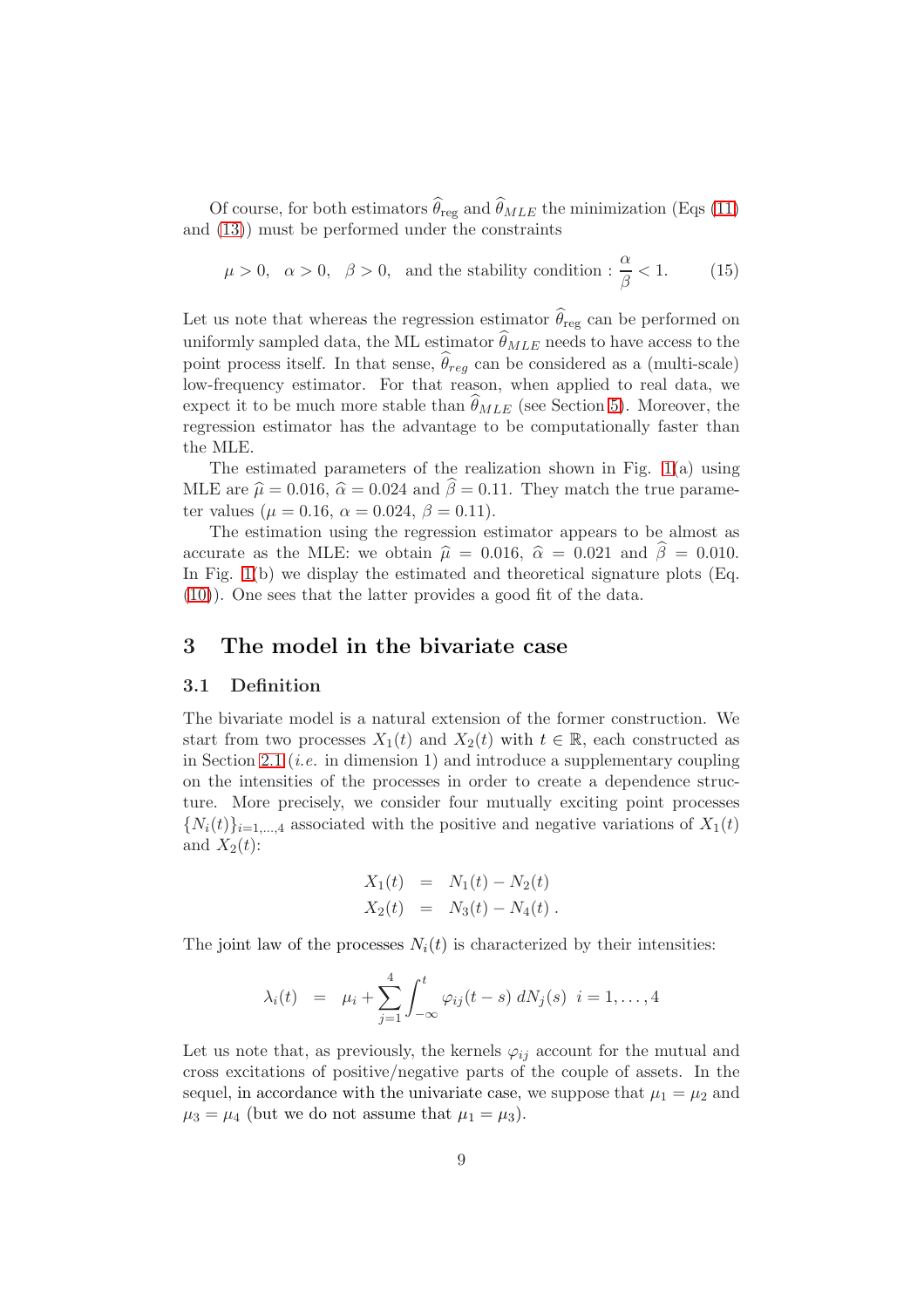

<span id="page-9-0"></span>Figure 1: Numerical simulation of a 1D price model using mutually exciting Hawkes processes with parameters  $\mu = 0.16$ ,  $\alpha = 0.024$ ,  $\beta = 0.11$  (Let us note that these values were chosen to match the estimated parameters on real data as shown in Section [5.2\)](#page-17-0). (a) Simulated sample path  $X(t)$  (42 hours long) (b) Estimated signature plot  $C(\tau)$  with the corresponding expected analytical shape according to Eq. [\(10\)](#page-6-0).  $\tau$  is expressed in seconds.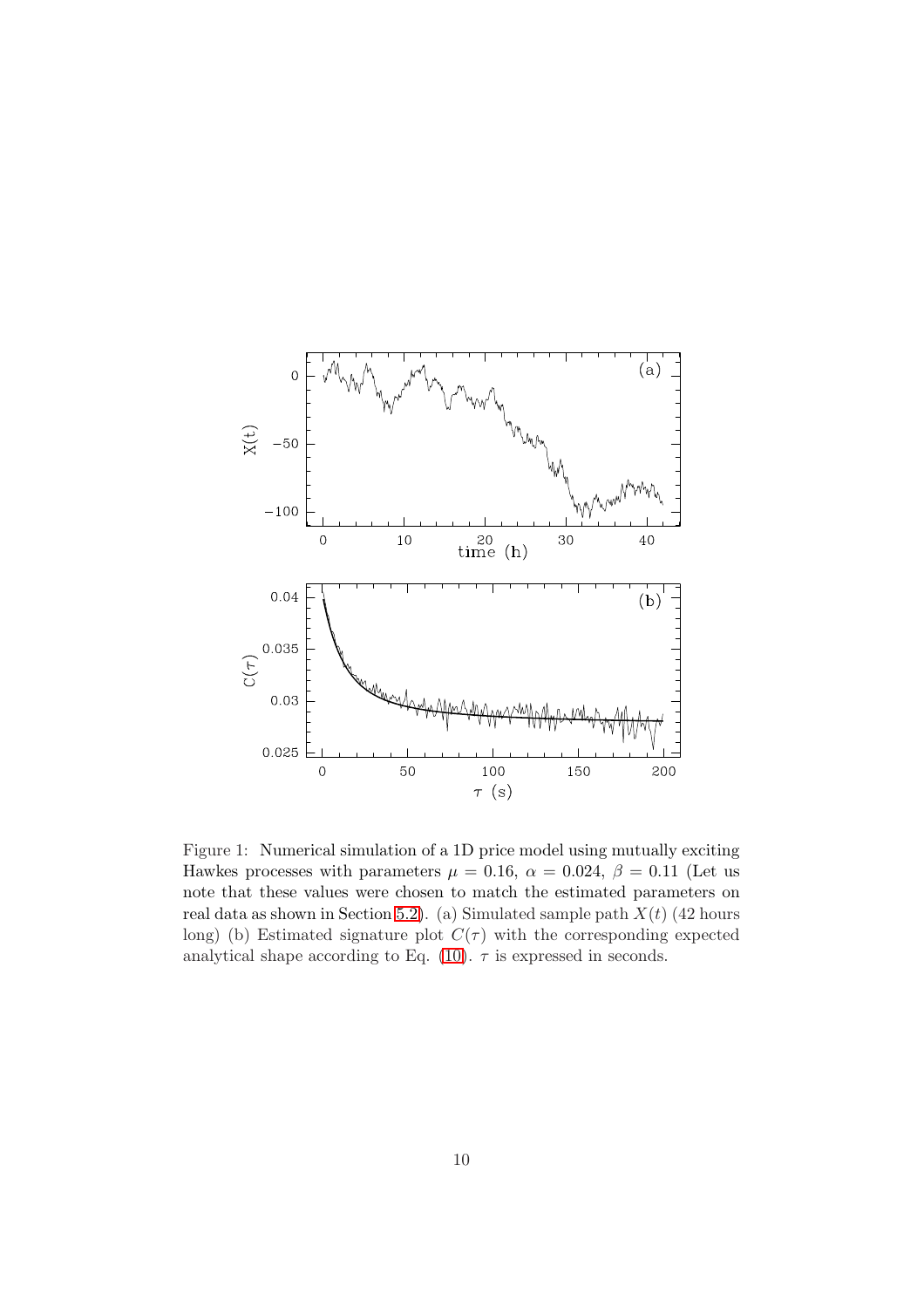In order to account for mean reversion and cross coupling between the two assets, we do not consider all possible mutual and cross excitations. More precisely, we only want to consider  $Upward - X_1-Upward - X_2$  and Downward- $X_1$ -Downward- $X_2$  couplings. We ignore further possible couplings Upward- $X_1$ -Downward- $X_2$  and Downward- $X_1$ -Upward- $X_2$  between  $X_1$  and  $X_2$ . We thus choose the matrix  $\mathbf{\Phi} = {\varphi_{ij}}_{1 \leq i,j \leq 4}$  of the following form

<span id="page-10-1"></span>
$$
\mathbf{\Phi} = \begin{pmatrix} 0 & \varphi_{12} & \varphi_{13} & 0 \\ \varphi_{12} & 0 & 0 & \varphi_{13} \\ \varphi_{31} & 0 & 0 & \varphi_{34} \\ 0 & \varphi_{31} & \varphi_{34} & 0 \end{pmatrix} .
$$
 (16)

Let us consider the matrix  $\mathbf{\Gamma} = {\{\Gamma_{ij}\}_{1 \le i,j \le 4}}$  with entries  $\Gamma_{ij} = ||\varphi_{ij}||_1$ and  $\Lambda$  the vector of mean intensities:

$$
\Lambda_i = \mathbb{E}\left[\frac{dN_i}{dt}\right] \tag{17}
$$

It is shown in Hawkes [\[17\]](#page-29-10) that:

$$
\Lambda = (\mathrm{Id} - \Gamma)^{-1} \mu \tag{18}
$$

The solution to this equation reads:

<span id="page-10-2"></span>
$$
\Lambda = \begin{bmatrix} -\frac{\mu_1 \Gamma_{34} - \mu_1 - \Gamma_{13} \mu_3}{\Gamma_{12} \Gamma_{34} - \Gamma_{12} - \Gamma_{34} + 1 - \Gamma_{31} \Gamma_{13}} \\ -\frac{\mu_1 \Gamma_{34} - \mu_1 - \Gamma_{13} \mu_3}{\Gamma_{12} \Gamma_{34} - \Gamma_{12} - \Gamma_{34} + 1 - \Gamma_{31} \Gamma_{13}} \\ \frac{-\mu_3 \Gamma_{12} + \Gamma_{31} \mu_1 + \mu_3}{\Gamma_{12} \Gamma_{34} - \Gamma_{12} - \Gamma_{34} + 1 - \Gamma_{31} \Gamma_{13}} \\ \frac{-\mu_3 \Gamma_{12} + \Gamma_{31} \mu_1 + \mu_3}{\Gamma_{12} \Gamma_{34} - \Gamma_{12} - \Gamma_{34} + 1 - \Gamma_{31} \Gamma_{13}} \end{bmatrix} \tag{19}
$$

As for the univariate case, we consider functions  $\varphi_{ij}$  that are causal exponentials:

<span id="page-10-3"></span>
$$
\varphi_{ij}(x) = \alpha_{ij} e^{-\beta_{ij} x} \mathbf{1}_{\mathbb{R}_+}(x). \tag{20}
$$

In that case one simply obtains:

$$
\Gamma_{ij} = \frac{\alpha_{ij}}{\beta_{ij}}.\tag{21}
$$

For some  $t_0 \in \mathbb{R}$  and a scale  $\tau$ , let us define the increments of a process  $X$  as

$$
\Delta_{\tau}X(t_0) = X(t_0 + \tau) - X(t_0).
$$

If one wants to characterize multiscale self and cross-correlations of two asset prices  $X_1(t)$  and  $X_2(t)$  the quantity of interest is the covariance matrix  $\mathbf{C}(t, \tau) = \{C_{kl}(t, \tau)\}_{1 \leq k, l \leq 2}$  with entries

<span id="page-10-0"></span>
$$
C_{kl}(\tau, t) = \text{Cov} \left[ \Delta_\tau X_k(t_0), \Delta_\tau X_l(t_0 + t) \right]. \tag{22}
$$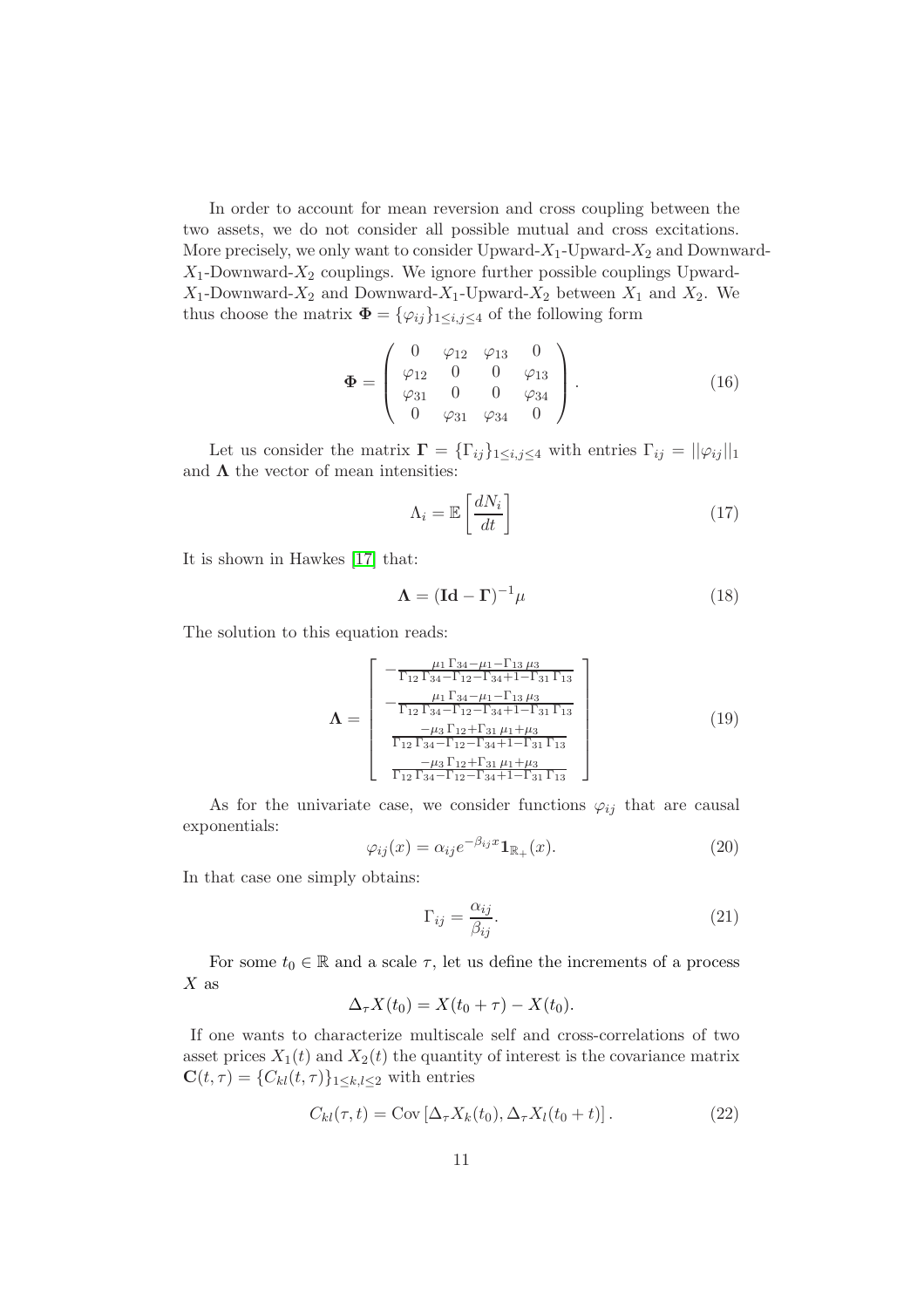Thanks to the stationarity of the increments of  $X_k$ , the matrix C does not depend on  $t_0$ . In particular, we recover from  $\mathbf{C}(t, \tau)$  the mean signature plots on the diagonal and the Epps effect off diagonal as  $\tau$  varies. We also can estimate possible lead-lag effects across various time scales, that we can loosely define as the property that the function  $t \mapsto C_{kl}(\tau, t)$  is not symmetric around 0 for  $k \neq l$  (see below). In the following, we denote by  $C_{kl}(\tau) = C_{kl}(\tau, t = 0)$  the correlations at lag  $t = 0$ .

### 3.2 Computation of the signature plot and the Epps effect

In Appendix 2, we show that we obtain a closed form expression for the covariance matrix [\(22\)](#page-10-0). The general expression where all parameters are arbitrary is cumbersome and we limit ourselves to a matrix  $\Phi$  of the form [\(16\)](#page-10-1) with  $\varphi_{ij}(x) = \alpha_{ij} \exp(-\beta_{ij} x) \mathbf{1}_{\mathbb{R}_+}(x)$  and

$$
\beta_{ij} = \beta, \ \ i, j = 1, 3.
$$

In that case we get the following proposition:

<span id="page-11-1"></span>**Proposition 3.1.** *The expression of the covariance*  $C_{kl}(\tau)$  *as a function of the time scale* τ *reads:*

$$
\frac{C_{11}(\tau)}{\tau} = \frac{2A_{11}e^{-G_1\tau}}{G_1^2\tau} + \frac{2B_{11}e^{-G_2\tau}}{G_2^2\tau} + 2\Lambda_1 + \frac{2A_{11}}{G_1} + \frac{2B_{11}}{G_2} - \frac{2A_{11}}{G_1^2\tau} - \frac{2B_{11}}{G_2^2\tau},
$$
\n
$$
\frac{C_{21}(\tau)}{\tau} = \frac{C_{12}(\tau)}{\tau} = (A_{21} + A_{12})(\frac{e^{-G_1\tau} - 1}{G_1^2\tau} + \frac{1}{G_1}) + (B_{21} + B_{12})(\frac{e^{-G_2\tau} - 1}{G_2^2\tau} + \frac{1}{G_2}),
$$
\n
$$
\frac{C_{22}(\tau)}{\tau} = \frac{2A_{22}e^{-G_1\tau}}{G_1^2\tau} + \frac{2B_{22}e^{-G_2\tau}}{G_2^2\tau} + 2\Lambda_3 + \frac{2A_{22}}{G_1} + \frac{2B_{22}}{G_2} - \frac{2A_{22}}{G_1^2\tau} - \frac{2B_{22}}{G_2^2\tau},
$$

*with explicit constants provided in Appendix 2.*

It is interesting to discuss the fully symmetric case, *i.e.* when  $\varphi_{12} = \varphi_{34}$ ,  $\varphi_{13} = \varphi_{31}$  and  $\mu_1 = \mu_3 = \mu$ . In this case a direct computation from [\(19\)](#page-10-2) leads to

$$
\Lambda = \Lambda_1 = \Lambda_2 = \Lambda_3 = \Lambda_4 = \frac{\mu}{1 - \Gamma_{12} - \Gamma_{13}}
$$
(23)

If follows from the results of Appendix 2, that

$$
Q_1 = Q_4 = \frac{-\mu \left(\Gamma_{12}^2 + \Gamma_{12} - \Gamma_{13}^2\right)}{\left((\Gamma_{12} + 1)^2 - \Gamma_{13}^2\right) \left(1 - \Gamma_{12} - \Gamma_{13}\right)}
$$
  
\n
$$
Q_2 = Q_3 = \frac{-\mu \Gamma_{13}}{\left((\Gamma_{12} + 1)^2 - \Gamma_{13}^2\right) \left(1 - \Gamma_{12} - \Gamma_{13}\right)}
$$

After some algebra, one obtains:

<span id="page-11-0"></span>Corollary 3.2. *In the fully symmetric case, the covariance matrix has the following expression:*

$$
\frac{C_{11}(\tau)}{\tau} = \Lambda + \frac{RC_1}{2G_1} + \frac{RC_2}{2G_2} \n+ R \frac{C_2 G_1^2 e^{-\tau G_2} - C_1 G_2^2 + Q_1 G_2^2 e^{-\tau G_1} - C_2 G_1^2}{2G_2^2 G_1^2 \tau},
$$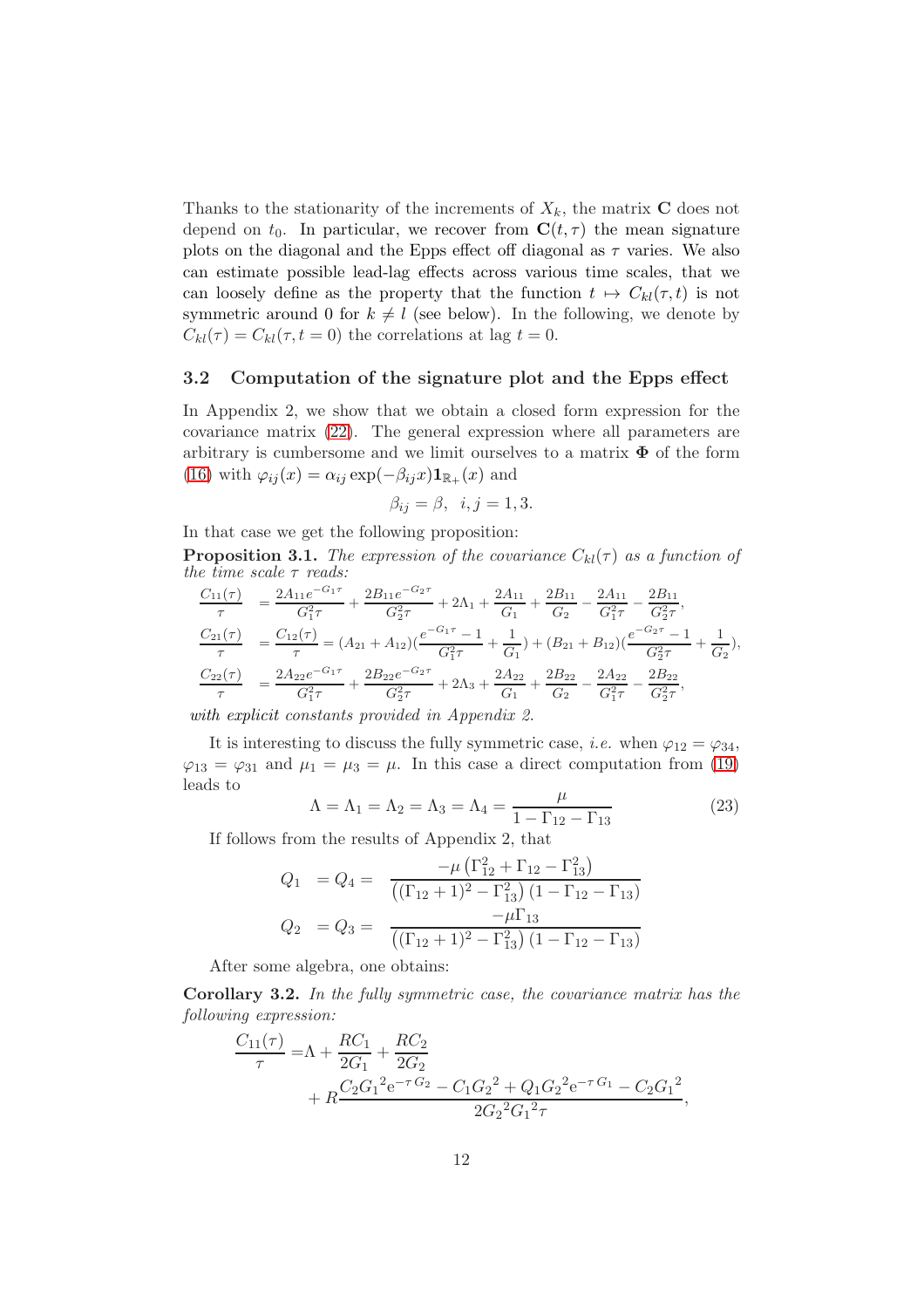*and*

$$
\frac{C_{12}(\tau)}{\tau} = \frac{-RC_1}{2G_1} + \frac{RC_2}{2G_2} + \frac{R(C_1\lambda_2^2 - C_2C_1^2 - C_1C_2^2e^{-\lambda_1\tau} + C_2C_1^2e^{-G_2\tau})}{2G_2^2C_1^2\tau}
$$

*where*

$$
R = \frac{\beta \mu}{\Gamma_{12} + \Gamma_{13} - 1}
$$
  
\n
$$
C_1 = \frac{(2 + \Gamma_{12} + \Gamma_{13})(\Gamma_{12} + \Gamma_{13})}{1 + \Gamma_{12} + \Gamma_{13}}
$$
  
\n
$$
C_2 = \frac{(2 + \Gamma_{12} - \Gamma_{13})(\Gamma_{12} - \Gamma_{13})}{1 + \Gamma_{12} - \Gamma_{13}}
$$

*and*

$$
G_1 = \beta(1 + \Gamma_{12} + \Gamma_{13}), \quad G_2 = \beta(1 + \Gamma_{12} - \Gamma_{13}).
$$

One can reproduce the Epps effect by evaluating the behavior of the correlation coefficient  $\rho(\tau) = C_{12}(\tau)/C_{11}(\tau)$  as a function of  $\tau$ . From Corollary [\(3.2\)](#page-11-0) one can see that

$$
\rho(\tau) = \frac{R(Q_2 - Q_1)}{4\Lambda}\tau + O(\tau^2) \text{ as } \tau \to 0,
$$
  

$$
\rho(\tau) \to \frac{R_2 - R_1}{2\Lambda + R_1 + R_2} \text{ as } \tau \to \infty,
$$

where we have set  $R_i = RQ_i/\lambda_i$ . If one considers the definition of each constant, one gets

<span id="page-12-0"></span>
$$
\rho(\tau) \to \frac{2\Gamma_{13}(1 + \Gamma_{12})}{1 + \Gamma_{13}^2 + 2\Gamma_{12} + \Gamma_{12}^2} \text{ as } \tau \to \infty.
$$
 (24)

Notice that when the processes are not correlated, *i.e.* when  $\Gamma_{13} = 0$ , we have  $G_1 = G_2 = \beta(1+\Gamma_{12}) = \beta+\alpha_{12} = \gamma$ ,  $\Lambda = \mu/(1-\Gamma_{12})$ ,  $R = \beta\mu/(\Gamma_{12}-1)$ ,  $Q = Q_1 = Q_2 = \Gamma_{12}(\Gamma_{12} + 2)/(1 + \Gamma_{12})$ . Thus

$$
\frac{RQ}{\lambda_1} = \mu \frac{\Gamma_{12}(\Gamma_{12} + 2)}{(\Gamma_{12} - 1)(\Gamma_{12} + 1)^2}
$$

and therefore

$$
\frac{C_{11}(\tau)}{\tau} = \Lambda + \frac{RQ}{G_1} + \frac{RQ}{G_1^2 \tau} (e^{-G_1 \tau} - 1)
$$
  
= 
$$
\frac{\mu}{1 - \Gamma_{12}} \left( \frac{1}{(1 + \Gamma_{12})^2} + (1 - \frac{1}{(1 + \Gamma_{12})^2}) \frac{1 - e^{-\gamma \tau}}{\gamma \tau} \right).
$$

We thus recover in that case the univariate result of Eq. [\(4\)](#page-16-1).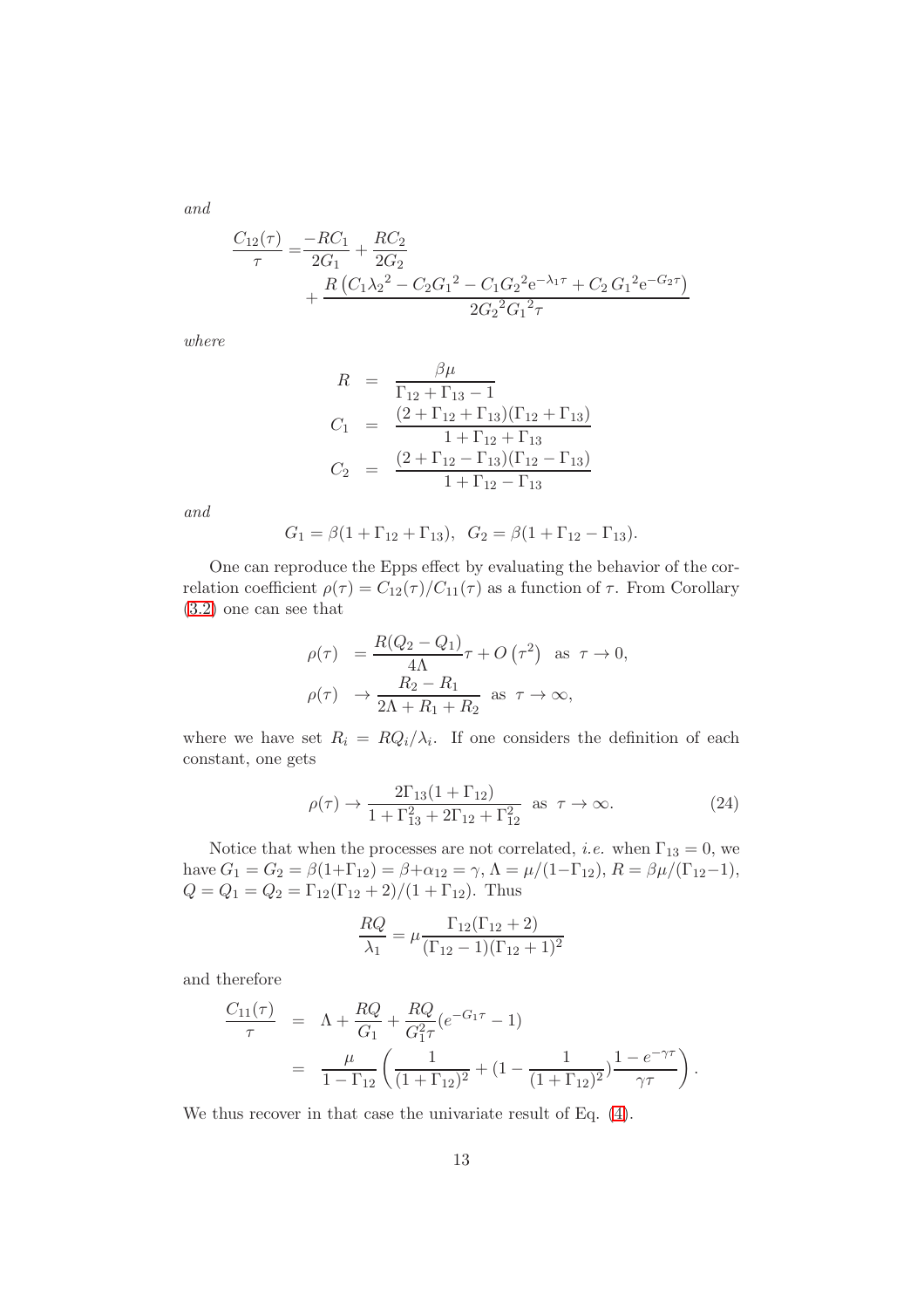In order to account for the existence of a possible lead-lag effect, one can introduce a measure of the asymmetry of the covariance matrix at scale  $\tau$ as e.g.

$$
\Delta(\tau) = C_{12}(\tau, \tau) - C_{21}(\tau, \tau) \tag{25}
$$

This coefficient measures the difference of the correlation of assets 1 and 2 returns at scale  $\tau$  and lag  $\tau$  when assets 1 is respectively in the past or in the future of asset 2. It is easy to see that if the matrix [\(16\)](#page-10-1) is symmetric then  $\Delta = 0$  and there is no lead-lag. In the general case, from the results (and within notations) of Appendix 2, if  $D_1 = A_{12} - A_{21}$  and  $D_2 = B_{12} - B_{21}$ then:

$$
\Delta(\tau) = D_1 \frac{1 + e^{-2G_1 \tau} 2 - 2e^{-G_1 \tau}}{G_1^2} + D_2 \frac{1 + e^{-2G_2 \tau} 2 - 2e^{-G_2 \tau}}{G_2^2}
$$
(26)

The expressions for  $D_1$  and  $D_2$  are relatively heavy to handle in the general case. In the simple asymmetric case when  $\alpha_{13} = 0$  one has:

$$
D_1 = -\frac{2\alpha_{12}\alpha_{31}\beta\mu_1(2\beta + \alpha_{12})}{(\alpha_{12} - \alpha_{34})(2\beta + \alpha_{34} + \alpha_{12})(\beta - \alpha_{12})}
$$
(27)

The specific study of lead-lags effects within this approach will be the scope of a forthcoming paper.

### 3.3 Numerical simulations and parameter estimation

In this section, we focus on numerical simulations and parameters estimation of the bivariate model in the fully symmetric case ( $\varphi_{12} = \varphi_{34}, \varphi_{13} = \varphi_{31}$  and  $\mu_1 = \mu_3 = \mu$ , in the case where all the functions  $\varphi_{ij}$  are right sided expo-nential functions [\(20\)](#page-10-3) with  $\beta_{ij} = \beta$  for all *i*, *j*. Thus, there are 4 parameters, namely :  $\theta = (\mu, \alpha_{1,2}, \alpha_{1,3}, \beta)$ .

A realization of this process bivariate  $(X_1, X_2)$  over  $T = 20$  hours is represented in Fig. [2](#page-14-0) with  $\alpha_{12} = 0.23$ ,  $\alpha_{13} = 0.05$ ,  $\beta = 0.11$  and  $\mu = 0.015$ . (let us note that  $\mu$ ,  $\alpha_{12}$ ,  $\alpha_{13}$  and  $\beta$  are all expressed in the same unit, namely seconds<sup>-1</sup>). According to Eq. [\(24\)](#page-12-0), the asymptotic correlation between the (large scale) increments of  $X_1$  and  $X_2$  is  $\rho \simeq 0.15$ . Thus the two components are only moderately correlated (at a visual level, the graphs do not look alike). Fig. [3](#page-15-0) shows the realization of the bivariate process  $(X_1, X_2)$  in the case  $\alpha_{12} = 0.23$ ,  $\alpha_{13} = 0.05$ ,  $\beta = 0.11$  and  $\mu = 0.015$ . Eq. [\(24\)](#page-12-0) shows that the correlation between the two components is quite strong:  $\rho \simeq 0.65$ . This can be clearly seen on the two graphs which look quite much alike.

In Fig. [4\(](#page-16-1)b), the estimated and theoretical Epps effect (*i.e.* the function  $\rho(\tau) = C_{12}(\tau)/C_{11}(\tau)$  are plotted for three sets of parameters, corresponding respectively to an asymptotic correlation coefficient of 0.15, 0.40 and 0.65.

As for the univariate case, one could perform maximum likelihood estimation of the parameters. Bivariate formula for the likelihood are easy to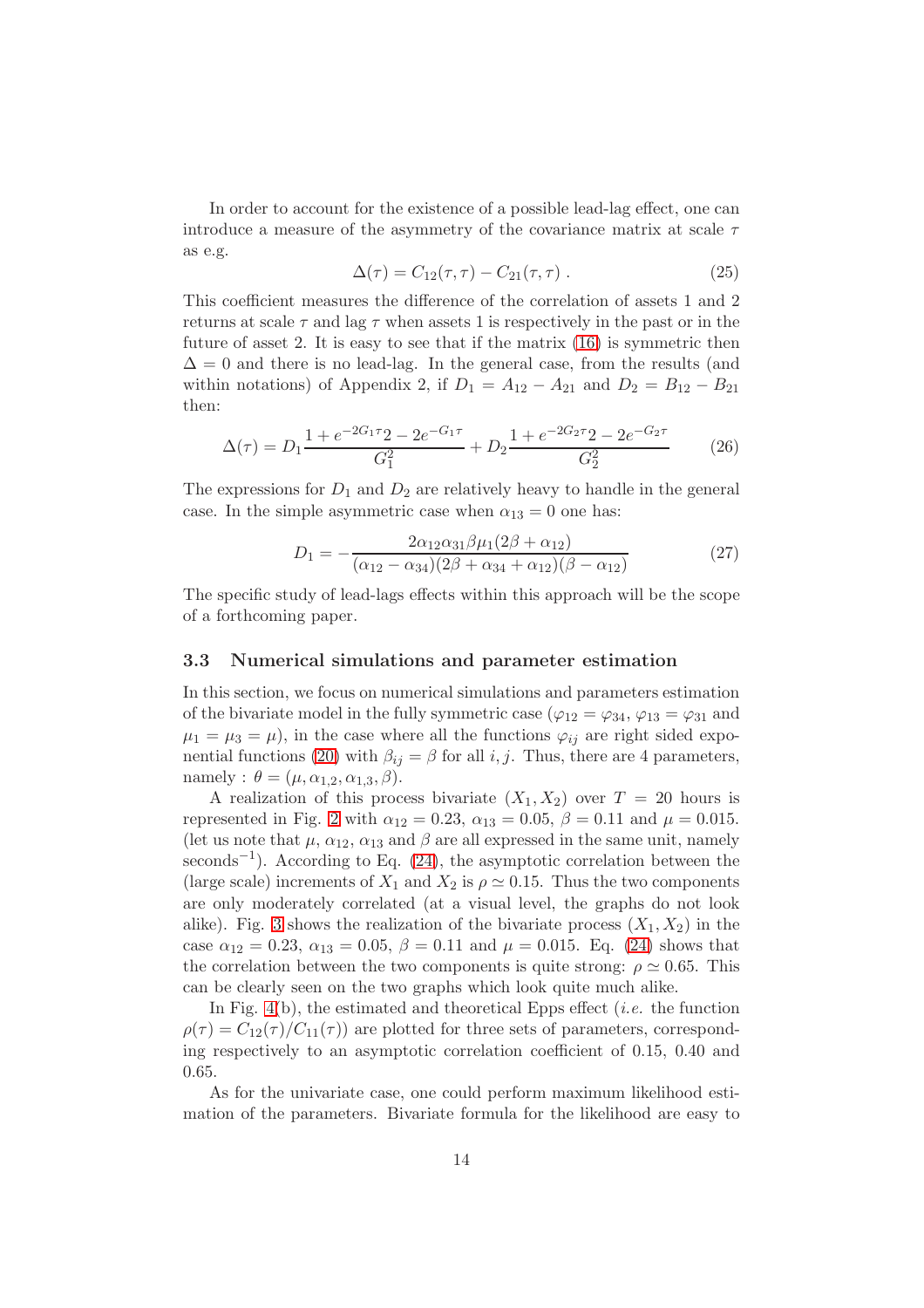obtained following the computations in Section [2.3.](#page-6-1) In the bivariate model, the quantities of interest are not only the signature plots of both  $X_1$  and  $X_2$  but also the Epps effect between  $X_1$  and  $X_2$ . The regression estimation now takes the form

$$
\widehat{\theta}_{\text{reg}} = \text{Argmin}_{\theta} (a_1|\widehat{C}_{11}(\tau) - C_{11}(\tau)|^2 + a_2|\widehat{C}_{22}(\tau) - C_{22}(\tau)|^2 + a_{12}|\widehat{C}_{12}(\tau) - C_{12}(\tau))|^2),
$$

where  $C_{kl}(\tau) = C_{kl}(\tau, 0)$  is defined as in [\(22\)](#page-10-0) and

$$
\widehat{C}_{kl}(\tau) = \frac{1}{T} \sum_{n=0}^{T/\tau} \Delta_{\tau} X_k(n\tau) \Delta_{\tau} X_l((n+1)\tau).
$$
 (28)

The constants  $a_1,a_2$  and  $a_{12}$  are constant weights that are used to fix the relative minimization error of each term. Both estimators  $(\theta_{MLE} \text{ and } \theta_{reg})$ lead to quite accurate results (with the same magnitude of errors in both cases).



<span id="page-14-0"></span>Figure 2: Numerical simulation of a 2D symmetric price model using Hawkes processes with parameters  $\alpha_{12} = 0.23$ ,  $\alpha_{13} = 0.01$ ,  $\beta = 0.11$  and  $\mu =$ 0.015. (a) Sample path of  $X_1(t)$  (b) Sample path of  $X_2(t)$ . The asymptotic correlation between large scale increments is  $\rho = 0.15$ .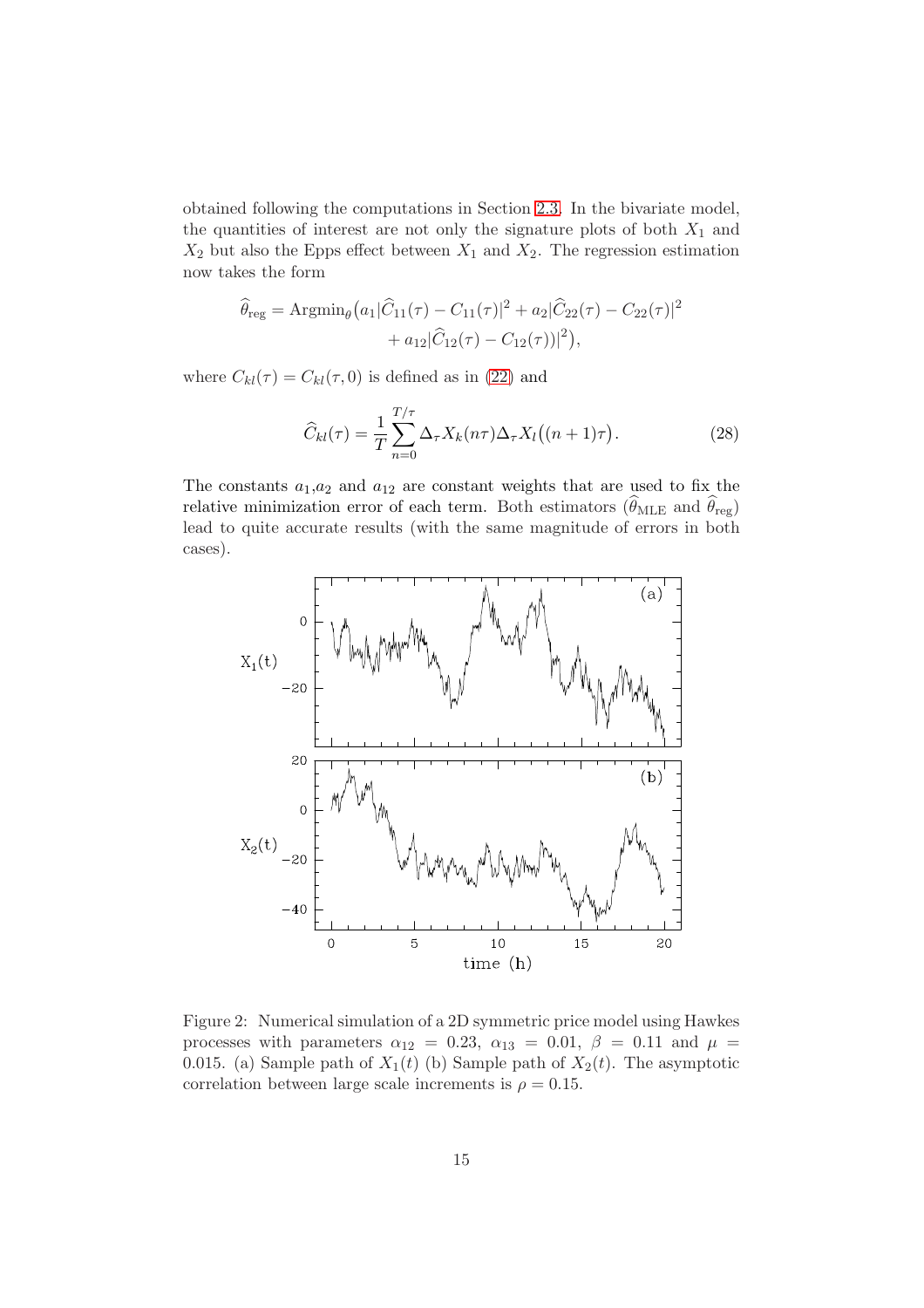

<span id="page-15-0"></span>Figure 3: Numerical simulation of a 2D symmetric price model using Hawkes processes with parameters  $\alpha_{12} = 0.23$ ,  $\alpha_{13} = 0.05$ ,  $\beta = 0.11$  and  $\mu = 0.015$ . (a) Sample path of  $X_1(t)$  (b) Sample path of  $X_2(t)$ . The processes appear more correlated then in Fig. [2](#page-14-0) because the asymptotic correlation of large scale increments is  $\rho = 0.65$ .

# 4 Diffusive (large scale) limit of the model

It is interesting to discuss the large scale limit of the processes obtained by our construction. For that purpose, Let us define the following normalized processes for the general N−variate version of the model:

$$
\{X_i^{(T)}(t)\}_{i=1...N} = \{\frac{1}{\sqrt{T}}X_i(tT)\}_{i=1...N} \text{ for } t \in [0,1].
$$
 (29)

The question we would like to address concerns the existence and the properties of the macroscopic limit N-variate process  $\{X^{(\infty)}(t)\}_{i=1...N}$  obtained by considering the large scale limit  $T \to \infty$ . As far as the second order (correlation) properties of these processes are concerned, from Propositions [2.1](#page-6-2) and [3.1,](#page-11-1) one sees that in both the univariate and the bivariate case, a diffusive limit exists. For instance, in the bivariate case, the limit process is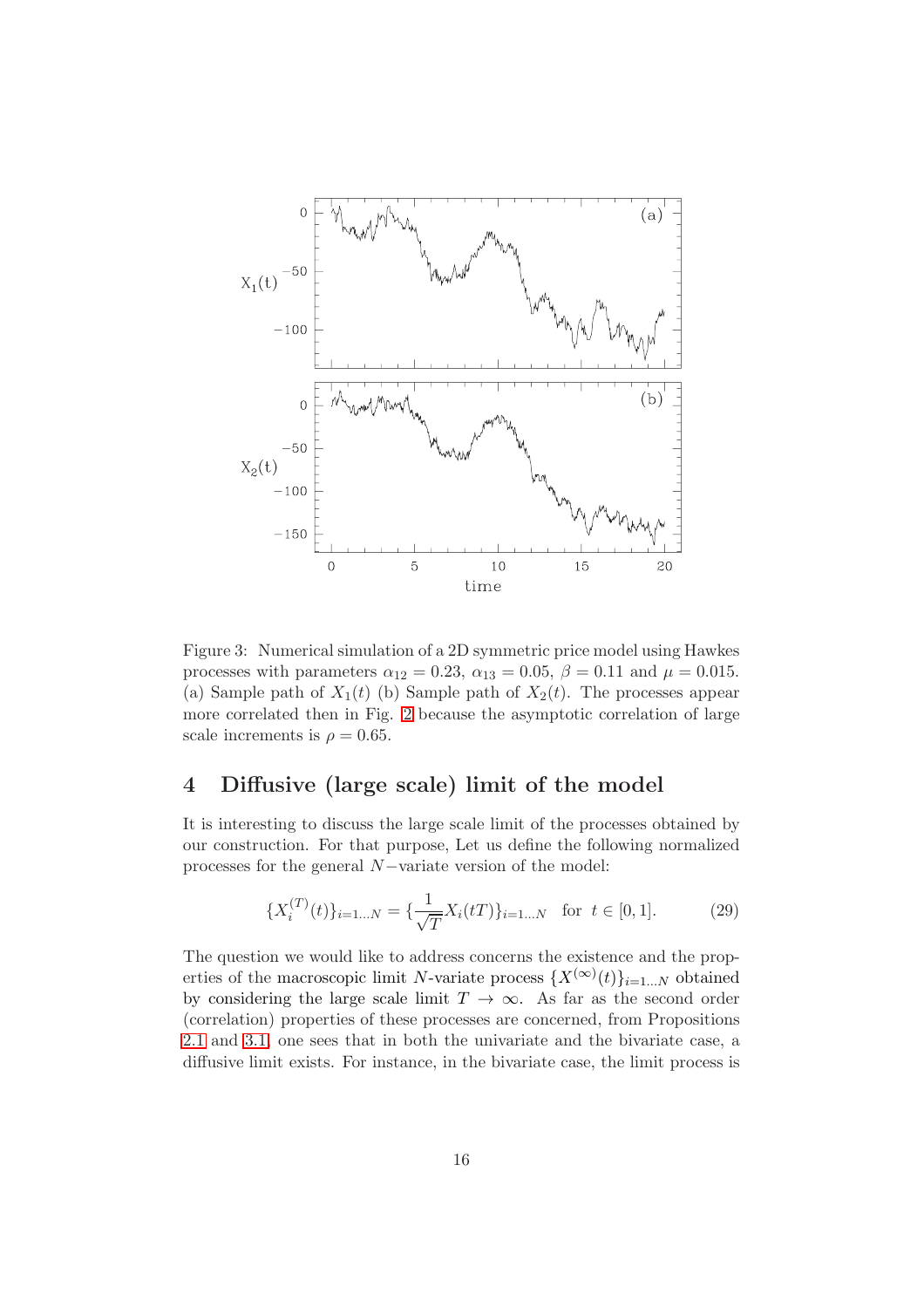

<span id="page-16-1"></span>Figure 4: Epps effect for simulation samples. The estimated correlation coefficients are compared to the expected analytical curves (solid lines). From top top bottom the cross correlation between the two asset returns increases from 0.15 to 0.65.

characterized by the following covariance matrix:

$$
\mathbf{C}^{(2)} = \begin{pmatrix} \frac{2A_{11}}{G_1} + \frac{2B_{11}}{G_2} & \frac{A_{12} + A_{21}}{G_1} + \frac{B_{12} + B_{21}}{G_2} \\ \frac{A_{12} + A_{21}}{G_1} + \frac{B_{12} + B_{21}}{G_2} & \frac{2A_{22}}{G_1} + \frac{2B_{22}}{G_2} \end{pmatrix},
$$
(30)

By using limit theorem for semimartingales, it is actually possible to rigorously obtain a limiting process which is a multivariate Brownian motion with the appropriate covariance matrix. We describe and prove this results in details in a forthcoming paper.

# <span id="page-16-0"></span>5 Comparison to empirical data

### <span id="page-16-2"></span>5.1 Presentation of the data

Let us recall that our goal is not to reproduce *perfectly* the features observed from empirical data since on the one hand, ultra high-frequency tick-by-tick series can be defined in various way (*e.g.* mid prices, transaction prices, ask or bid prices and so on), each of them having slightly different properties and representing an arbitrary projection of the complex order book dynamics. On the other hand, it is well know that market intraday fluctuations are not stationary and are characterized by strong long term heterogeneities. For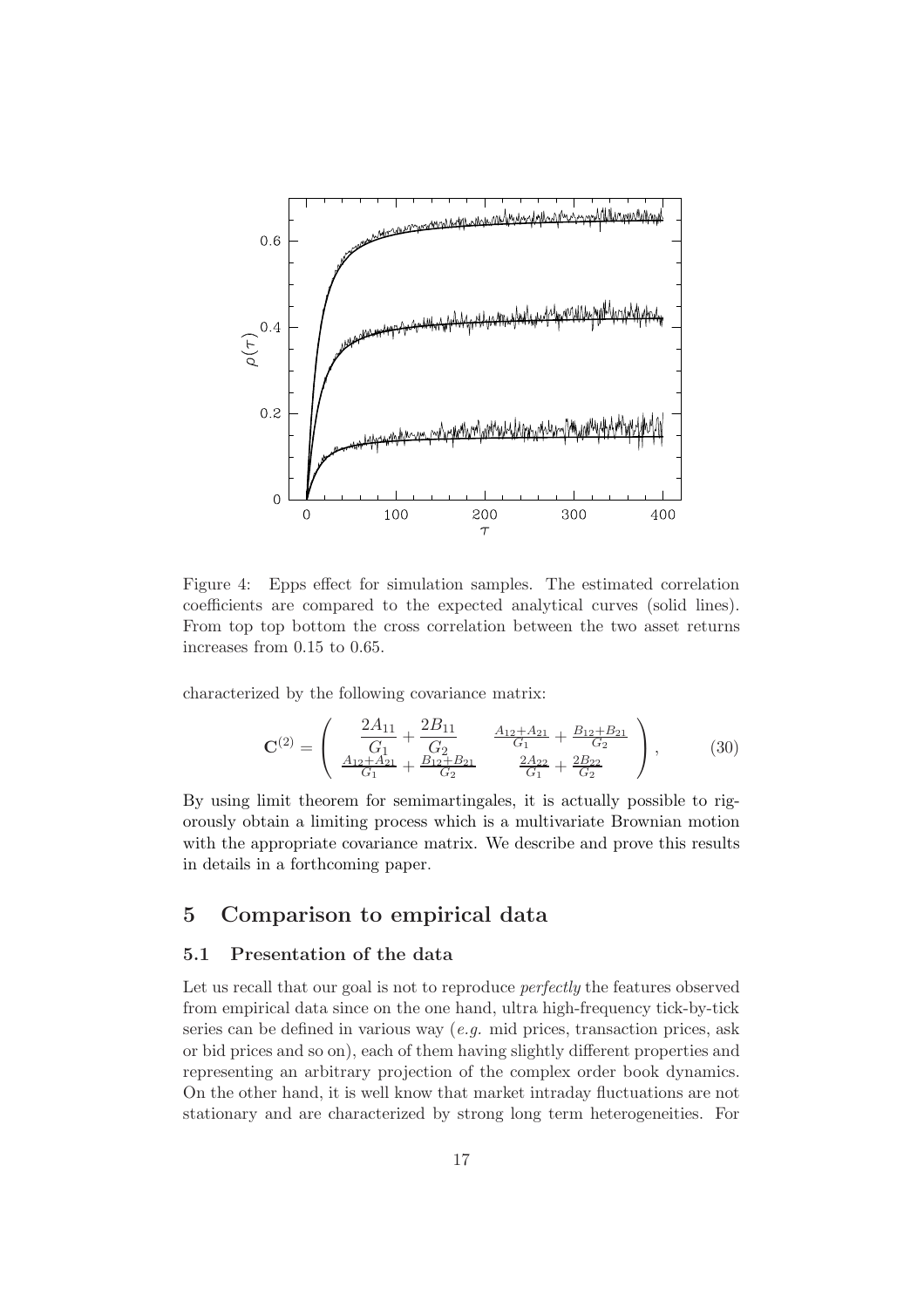computation and parsimony purposes, our model is somehow naive since the exponential shape of the kernels  $\varphi_{ij}$  are somewhat arbitrary and the chosen symmetries are arbitrary and not necessarily suitable in practice. We rather aim at providing a first-brick model that can be considered as a tool to understand how the discrete nature of price variations at fine scales can be aggregated at coarser scales and lead to cross correlated Brownian diffusion processes. In that respect, comparisons to real data have to be interpreted rather at a qualitative level.

The data that have been used in this paper consist in tick-by-tick last traded price time series, with, for each trade, the corresponding volume and a flag indicating whether the trade corresponds to a sell order or a buy order. The prices are either Eurex Euro-Bund futures contracts or Eurex Euro-Bobl futures contracts which correspond respectively to longterm (8.5-10.5 years) or medium-term (4.5 to 5.5 years) debt instrument issued by the Federal Republic of Germany. Euro-Bund and Euro-Boble are well known to have highly correlated price variations. So they are good candidates to study the Epps effect. Both open from (local-time) 8am to 10pm, but we shall restrict to the most liquid period : 8am to 5:15pm. However, the liquidity (and the volatility) is highly seasonal during the day. Our model does not account for such a seasonality, so we shall restrict the data to intraday periods for which the underlying stationarity assumption is reasonable. Based on rough empirical considerations, we select the time period 9am to 11am. Moreover all computations have been made on last traded prices of buy orders only. Choosing sell orders would not have change the results, however, taking into account in the same time-series both buy and sell orders would lead to a highly bouncing artefact that shall not be able to be captured by our modelling approach.

To summarize, the computations are made on two datasets :

- Dataset I: 9am to 11pm from  $11/01/2009$  to  $12/15/2009$  (21 days) on the contract maturity 12/2009
- Dataset II : 9am to 11pm from  $06/01/2009$  to  $08/01/2009$  (41 days) on the contract maturities 06/2009 and 09/2009 (for each day the most liquid maturity is selected).

### <span id="page-17-0"></span>5.2 Signature plots and Epps effect

Figure [5\(](#page-19-0)a) shows the logarithm of the last traded price (only buy orders) of the Euro-Bund during a whole day 11/03/2009 (the contract maturity is 12/2009). The signature plot displayed in Fig. [5\(](#page-19-0)b) has been computed using the dataset I described at the end of Section [5.1.](#page-16-2) Each day is considered to be an independent and identically distributed realization of the same process. In solid line we have superimposed the signature plot obtained when we fit the mean theoretical signature plot by a regression model in the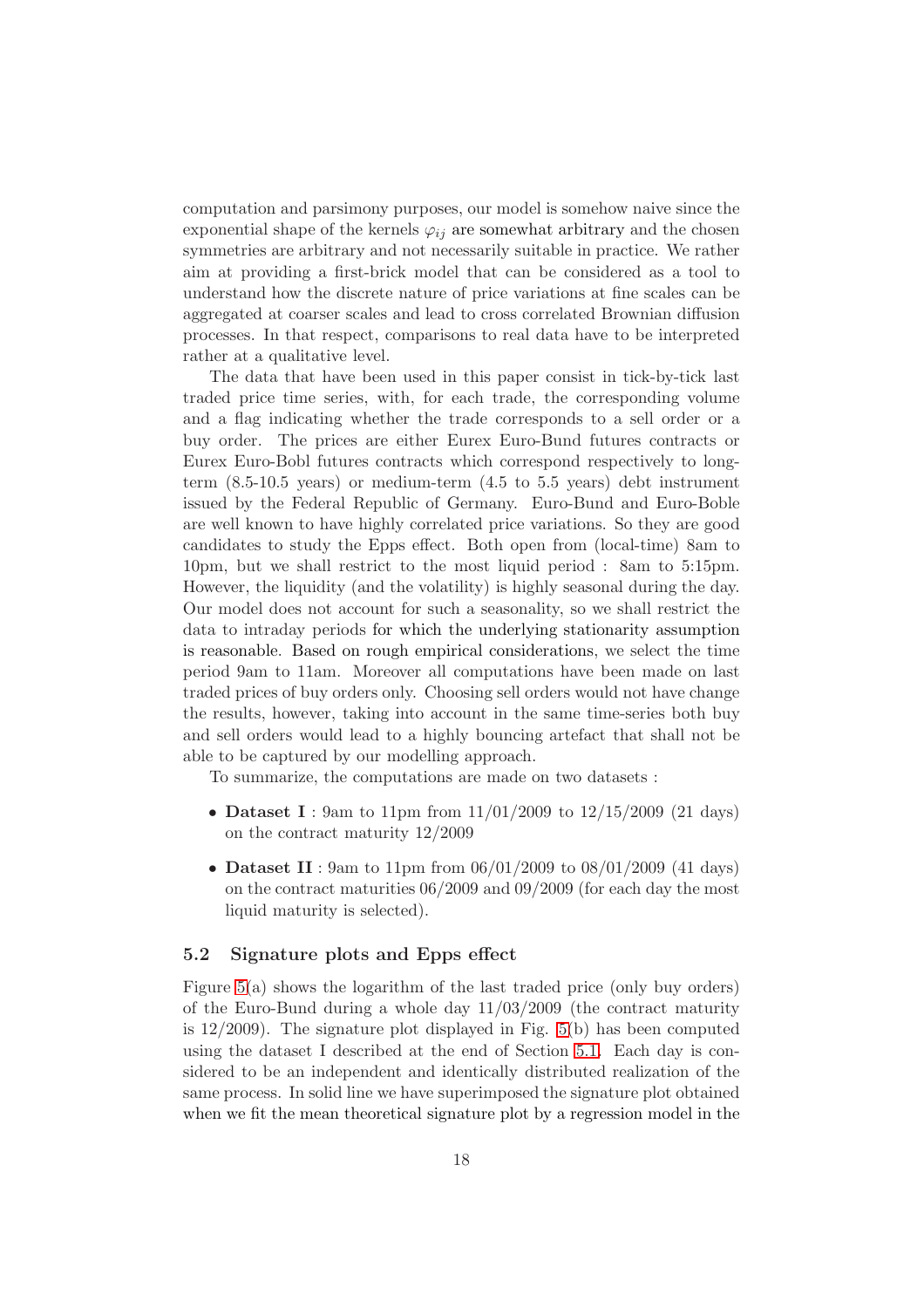univariate version of the model. The estimates we obtain are  $\hat{\mu} = 0.016$ ,  $\hat{\alpha} = 0.024$  and  $\hat{\beta} = 0.11$ . We see that the curve associated with the model fits the data relatively well. Notice that the MLE method also provides fairly good results (in that case, we obtain  $\hat{\mu} = 0.014$ ,  $\hat{\alpha} = 0.030$  and  $\hat{\beta} = 0.08$ ). However, as explained previously, one expects the MLE to be less stable with respect to "noise" than the regression method on the mean signature plot and we empirically observe that its performance are worse than for the regression estimator. On other instances, they could lead to dramatically bad results and this is the reason why we discard the MLE estimator further on.

Figure [6](#page-20-0) shows the logarithm of the last traded price (only buy orders) of the Euro-Bund top) and Euro-Bobl (bottom) during a whole day 11/03/2009 (maturity 12/2009). One can directly observe the return correlations between the two assets. The large scale correlation coefficient we find is close to  $\rho = 0.77$ . In Figures [7\(](#page-21-0)a) and 7(b) we plot the signature plots associated with the two assets while  $7(c)$  displays the estimated Epps effect as measured by the correlation coefficient  $C_{12}(\tau)$  at different scales. The computations were made using the dataset II described at the end of Section [5.1.](#page-16-2) The solid lines represent the fits according to the regression method of the bivariate model. One can see that although significant discrepencies between empirical and fitted data are observed, given the simplicity of the model, one can consider that it captures fairly well both variance and covariance features of assets from small to large time scales simultaneously.

# <span id="page-18-0"></span>6 Conclusion and prospects

We have proposed in this paper a simple bivariate tick-by-tick price model based on Hawkes (self and mutually exciting) point processes. We have shown that closed form expressions can be obtained for its second order properties at all time scales. This allows one to recover major high frequency stylized facts, namely the signature plot behavior and the Epps effect. We have shown that the model is easy to simulate and can be estimated with a MLE method or using a moment method. When compared to real data, we have seen that the 2D model hardly accounts for the exact behavior of signature plots and correlation functions. However, as emphasized in section [5,](#page-16-0) the approach introduced in this paper has to be considered as a simple framework that allows one to address issues related to the relationship between fine and coarse scale properties of market dynamics. It can also be used as a simple tool in order to investigate intraday market features using few parameters that are easy to interpret. For instance, according to the univariate version of the model, the variance associated with the microstructure is

$$
\Lambda = \frac{2\mu}{1 - ||\varphi||_1}
$$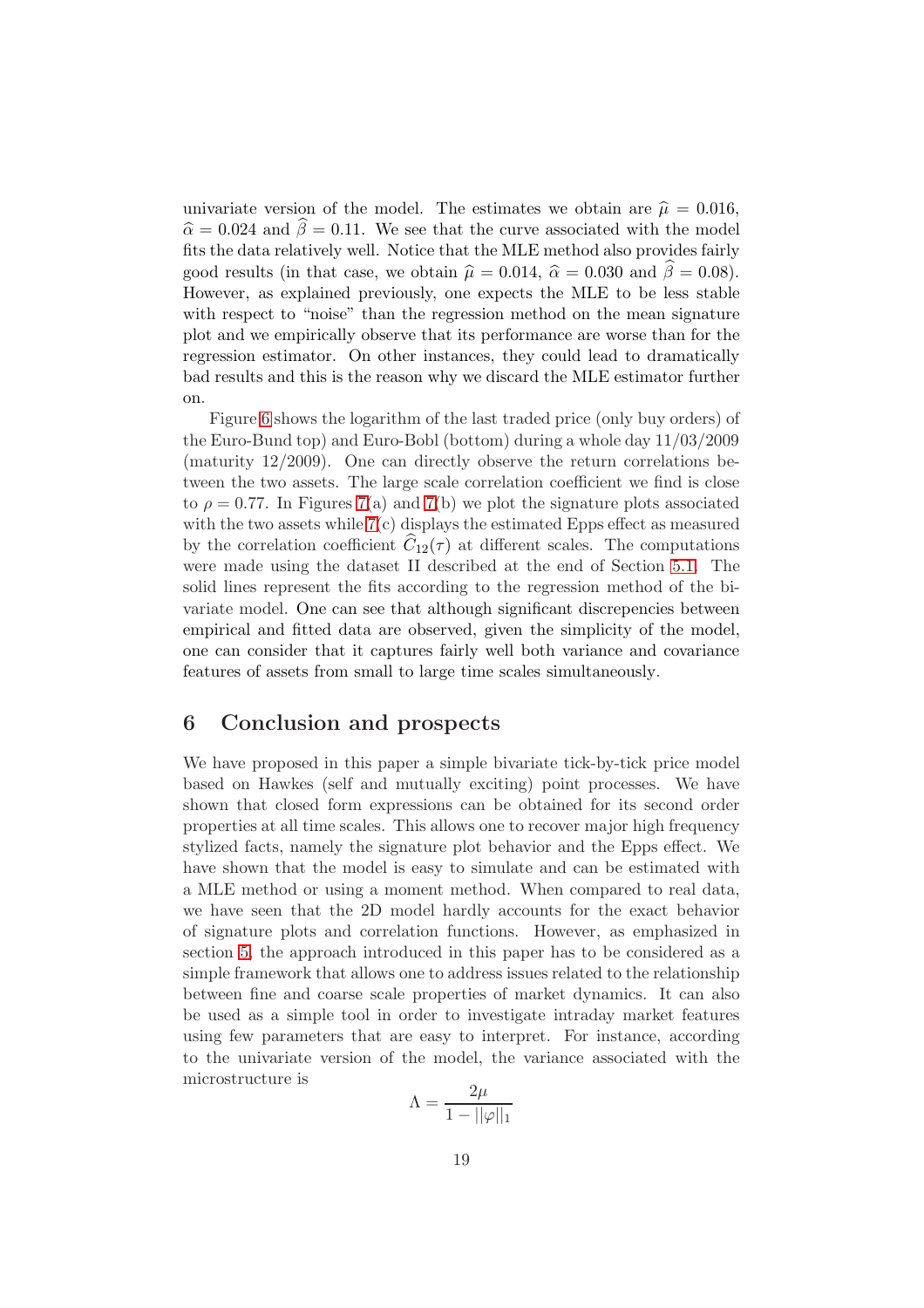

<span id="page-19-0"></span>Figure 5: (a) Last traded (only buy market orders) prices path of the Euro-Bund contract on the 3rd of November 2009 (contract maturity 12/2009) from 8am to 10pm. (b) Associated mean daily signature plot (computed on the dataset I described at the end of Section [5.1\)](#page-16-2). The solid line represents the fit using the regression estimator  $\theta_{reg}$  for the 1D Hawkes model (Section [2.3\)](#page-6-1).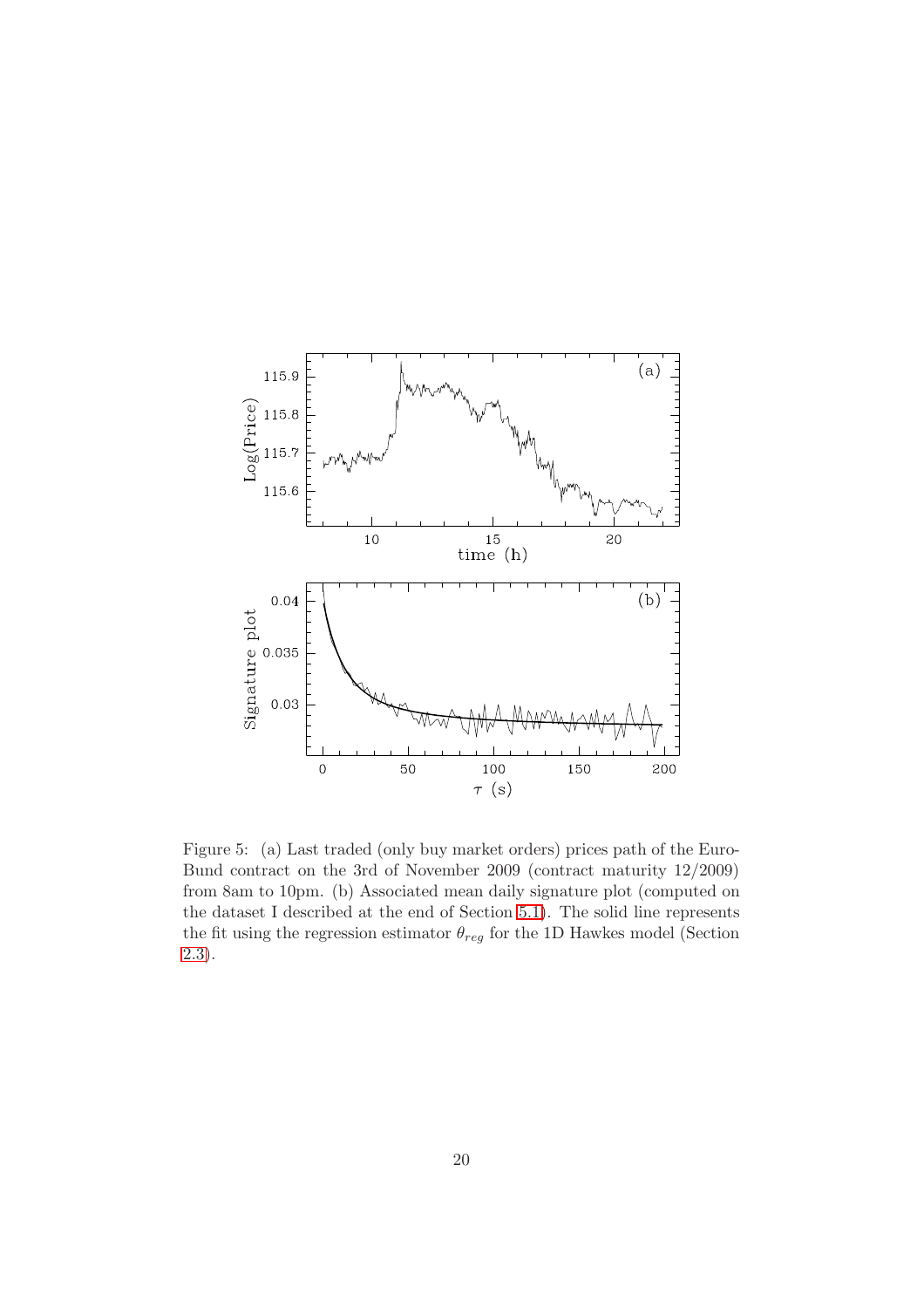

<span id="page-20-0"></span>Figure 6: (a) Last traded (only buy orders) prices path of the Euro-Bobl contract on the 3rd of November 2009 (contract maturity 12/2009) from 8am to 10pm. (b) Same as (a) but for the Euro-Bund.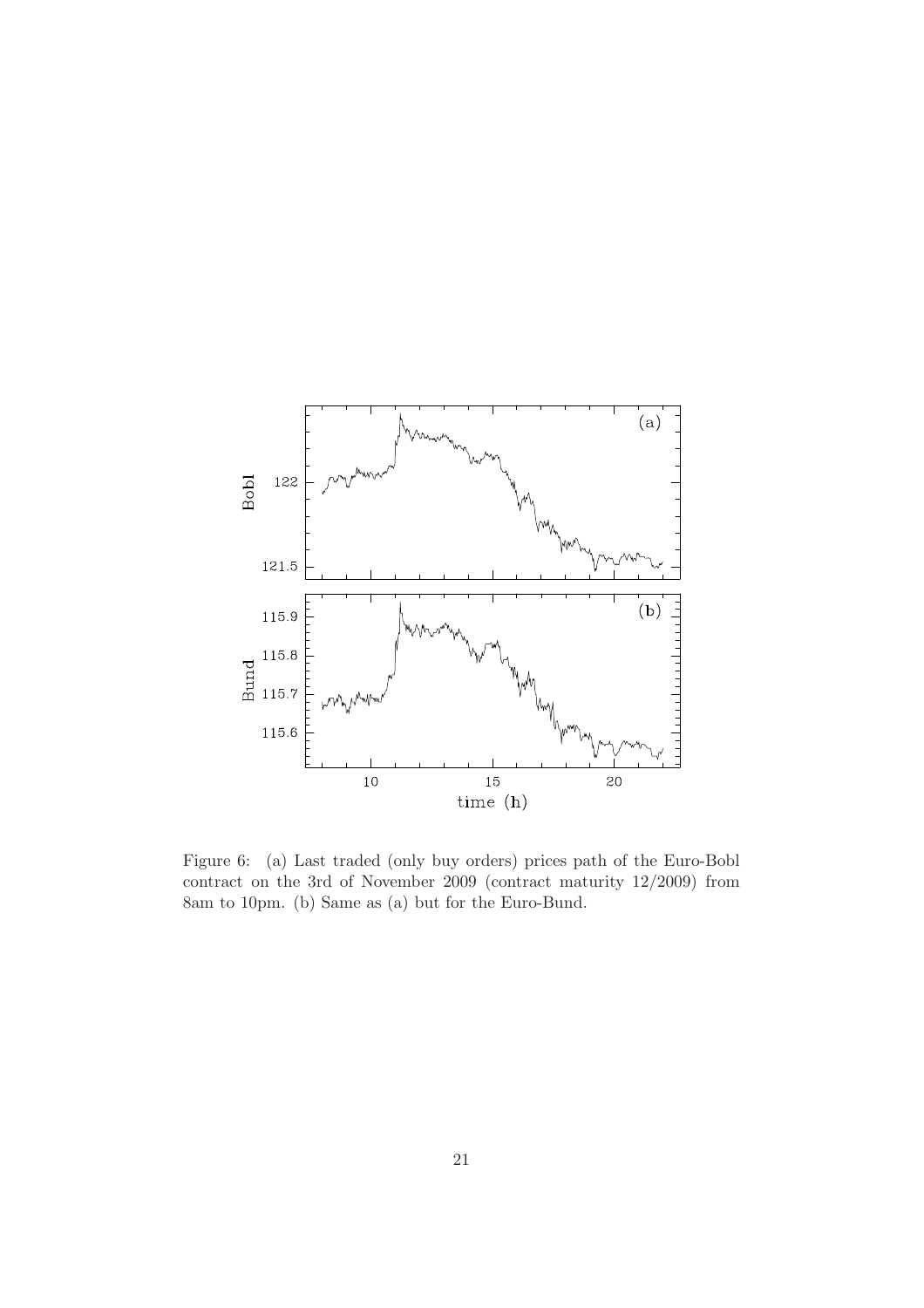

<span id="page-21-0"></span>Figure 7: Self and cross correlation between Euro-Bund et Euro-Bobl returns as a function of the time scale  $\tau$ . The computations have been made using the on the dataset II described at the end of Section [5.1.](#page-16-2) (a) Signature plot associated with the Euro-Bund (b) Same as in (a) for the Euro-Bobl. (c) Epps effect between Euro-Bund and Euro-Bobl as measured by the covariance  $\frac{C_{12}}{\tau}$  between the two asset returns at different scales  $\tau$ . In (a), (b) and (c) the heavy lines represent a fit of the empirical curves according to the 2D Hawkes model (Proposition [3.1\)](#page-11-1).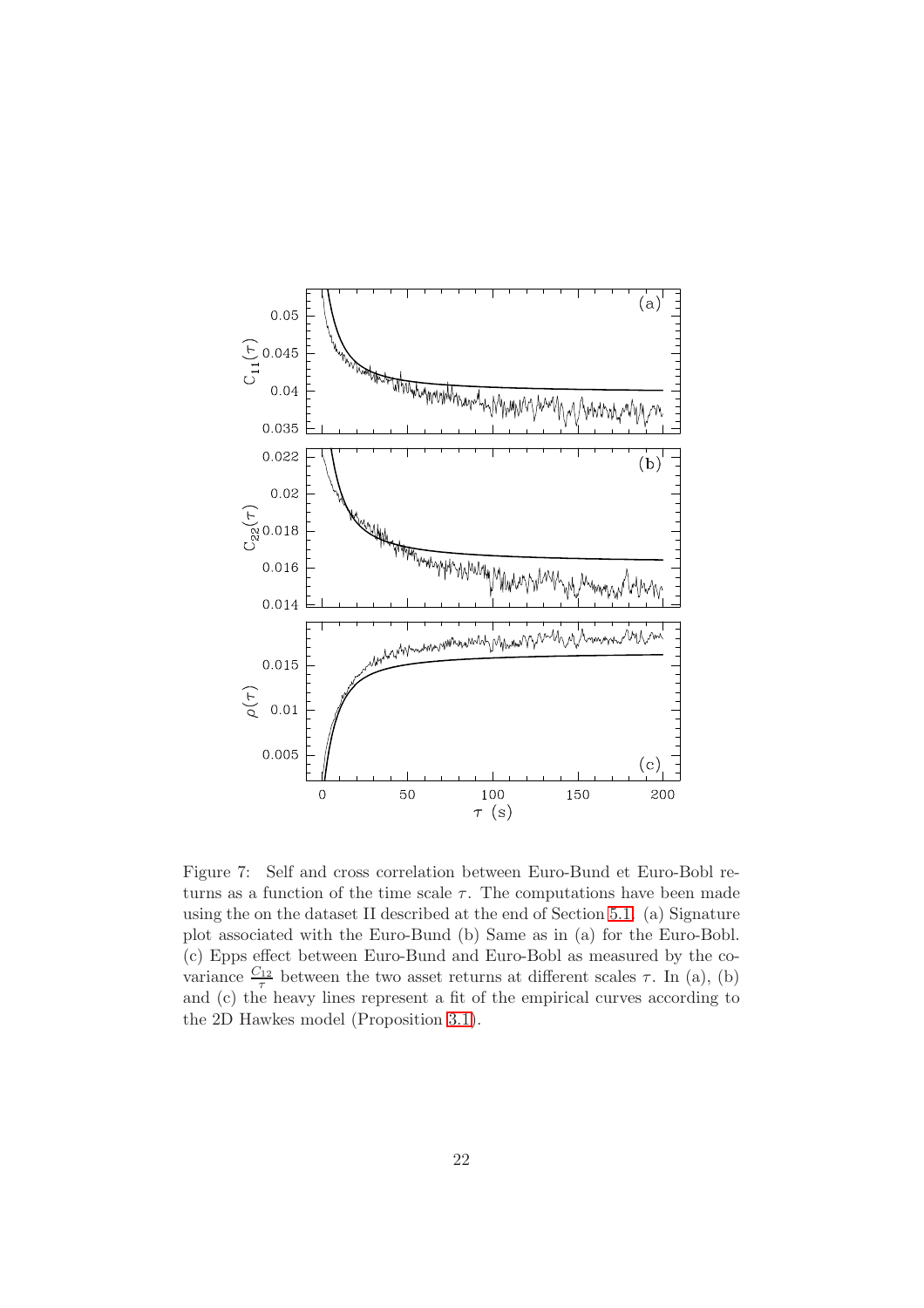

<span id="page-22-0"></span>Figure 8: (a) Histogram of values of x (as defined in Eq.  $(31)$ ) for the Bund front month contract from  $5/14/2009$  to  $12/31/2009$ . (c) Same plot for the Bobl over the same period. The mean values for the two assets are respectively  $x = 0.29$  and  $x = 0.36$ .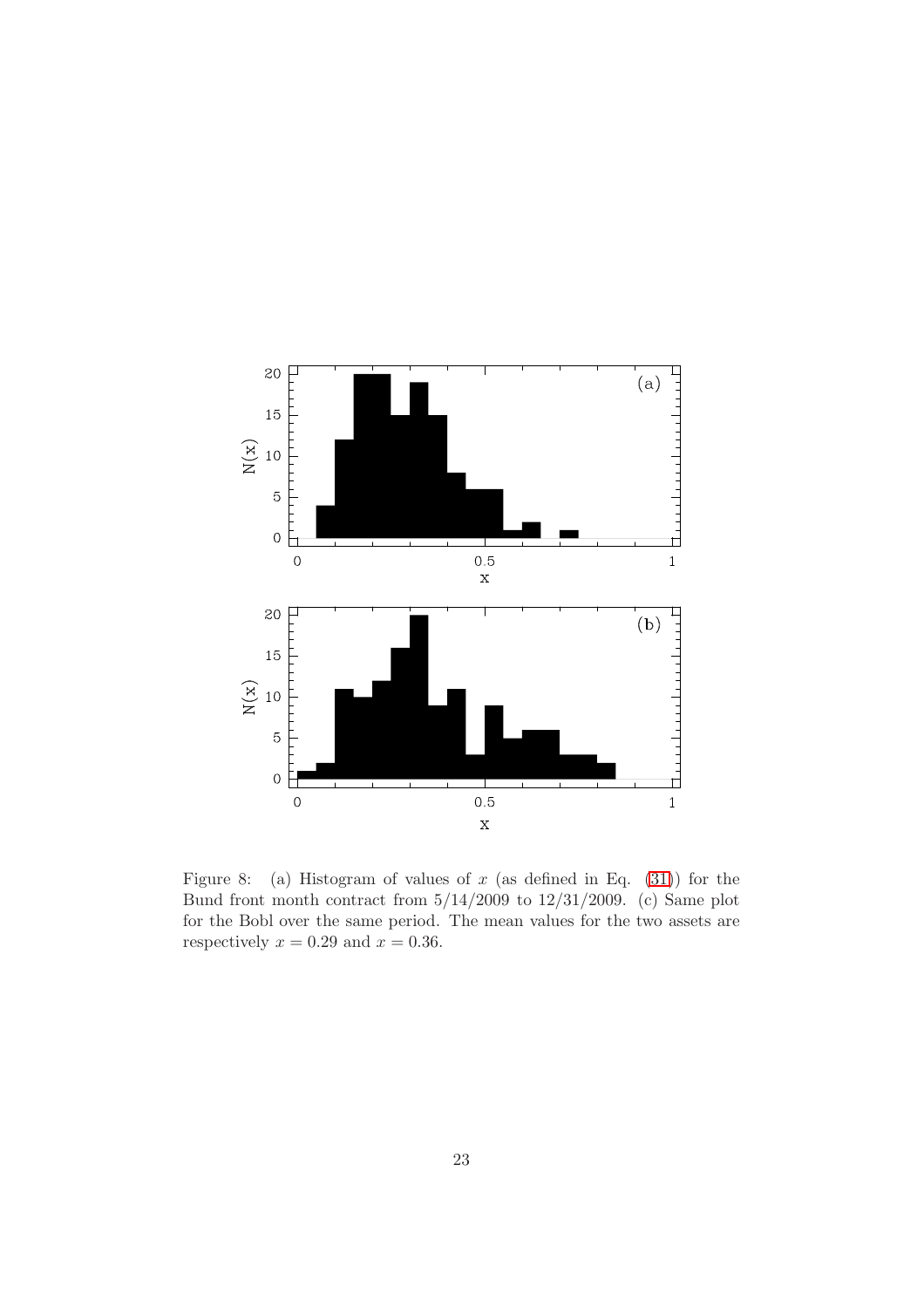while the large scale diffuse volatility is

$$
\Lambda \kappa^2 = \frac{2\mu}{1 - ||\varphi||_1} \frac{1}{(1 + ||\varphi||_1)^2}.
$$

One sees that the mean reversion (as measured by  $0 < ||\varphi||_1 < 1$ ) is softened at large scale thanks to the diffusion. however, the influence of  $\varphi$  does not completely disappear. From the above tow expressions of the microscopic and the macroscopic variance, the large scale effect of mean reversion can be quantified by the function:

<span id="page-23-0"></span>
$$
||\varphi||_1 = x \in [0, 1) \to \frac{1}{(1-x)(1+x)^2} \tag{31}
$$

which has a minimum around  $x = 1/3$ . In Fig. [8](#page-22-0) we plot the histograms of estimated values of  $||\varphi||_1$  during a period of 6 months for Bund and Bobl front month contracts (from  $05/14/2009$  to  $12/31/2009$ ). It is striking to observe that both distributions are peaked (with rather large deviations however) around  $x = 1/3$ . This suggests that the market chooses the strength of microstructural mean reversion in order to minimize its long term volatility.

In a future work, we will address the questions related to lead-lag effects that can be easily accounted, for each time scale, within our model. It will also be interesting to consider non parametric estimates of the kernel shapes  $(\varphi_{ii})$  along the line of the work of [\[30\]](#page-30-11) and to consider various questions related to the well known non stationarity and long-range correlations of the volatility. Let us stress that it is also tempting to bridge the parametric approach advocated in this paper to the recent work of Joulin et al. [\[22\]](#page-29-13) where the authors studied and quantified the effects of exogeneous news with respect to the endogeneous noise on the jumps of stock prices.

# Appendix 1: Signature plot in the univariate case

In the univariate case the shape of the signature plot can be directly computed for an exponential kernel  $\varphi$  as given by Eq. [\(8\)](#page-5-2). Indeed, if one defines

$$
\bar{\Lambda} = \mathbb{E}\left[\frac{dN_1}{dt}\right] = \mathbb{E}\left[\frac{dN_2}{dt}\right]
$$
\n(32)

it directly results from Eqs [\(6\)](#page-5-0) and [\(7\)](#page-5-0) that

$$
\bar{\Lambda} = \frac{\mu}{1 - ||\varphi||_1} = \frac{\mu \beta}{\beta - \alpha} \,. \tag{33}
$$

From the definition of the signature plot and by symmetry between the processes  $N_1(t)$  and  $N_2(t)$ , we have, for  $\tau > 0$ :

$$
C(\tau) = \frac{2}{\tau} \left( \mathbb{E} \left[ N_1^2(\tau) \right] - \mathbb{E} \left[ N_1(\tau) N_2(\tau) \right] \right) \tag{34}
$$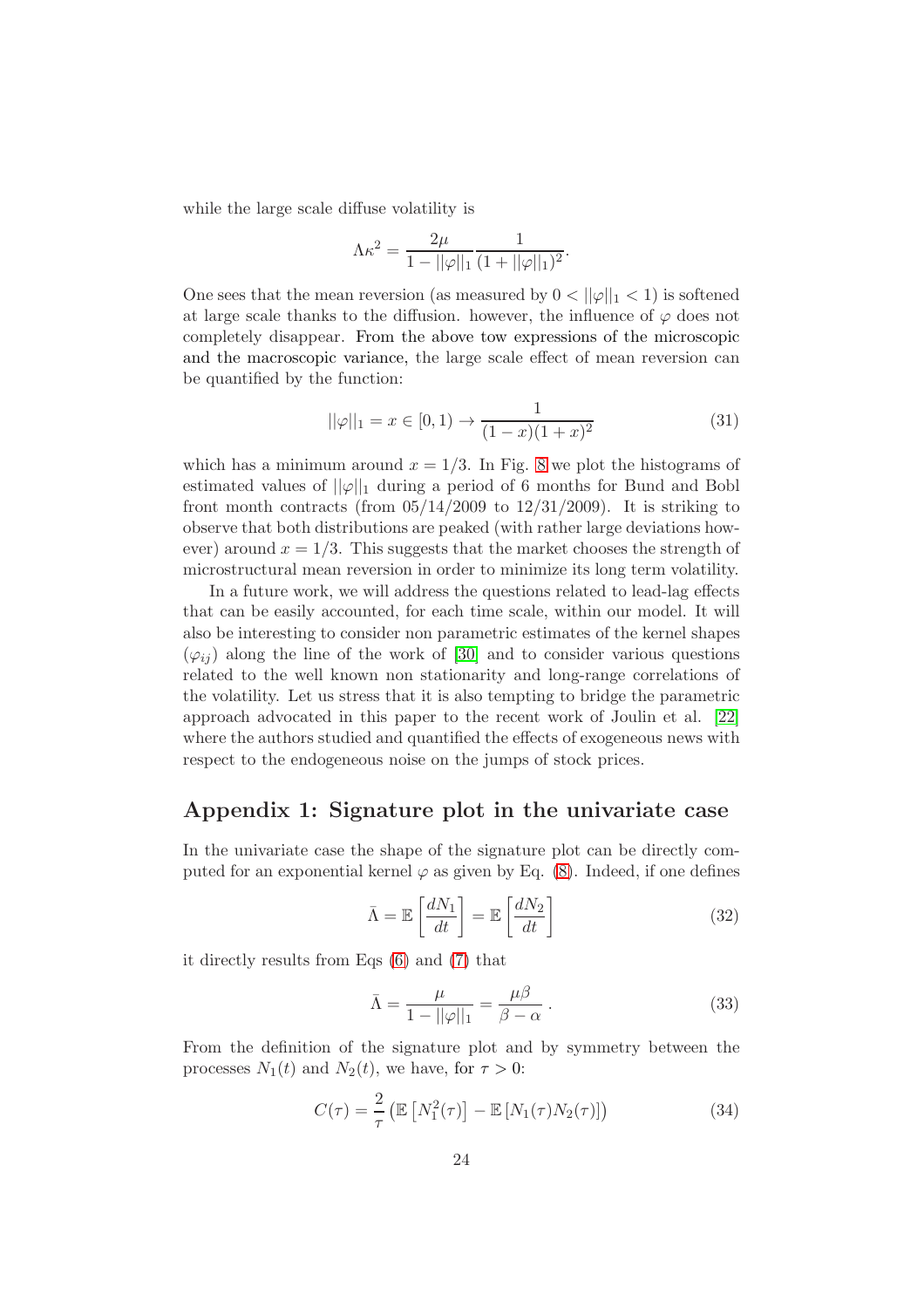Let  $M_{ij}(t)$  denotes the continuous part of the covariance of  $dN_i(t)$  and  $dN_j(t)$ and  $M(t) = M_{11}(t) - M_{12}(t)$ . From the definition of  $N_1(t)$  and  $N_2(t)$ , we then have:

$$
\mathbb{E}\left[N_1(\tau)^2\right] = \bar{\Lambda}t + \bar{\Lambda}^2\tau^2 + \int_0^{\tau} \int_0^{\tau} M_{11}(u-v)dudv
$$

$$
\mathbb{E}\left[N_1(\tau)N_2(\tau)\right] = \bar{\Lambda}^2\tau^2 + \int_0^{\tau} \int_0^{\tau} M_{12}(u-v)dudv
$$

and

<span id="page-24-0"></span>
$$
C(\tau) = 2\left(\bar{\Lambda} + \tau^{-1} \int_0^{\tau} \int_0^{\tau} M_{12}(u - v) du dv\right).
$$
 (35)

In order to compute  $M_{ij}(\tau)$  and  $M(\tau)$ , one can first estimate the conditional mean with respect to  $\mathcal{F}_{t+\tau}$  and then perform unconditional averages. Using this trick, from the definition of  $\lambda_1(t)$  and  $\lambda_2(t)$ , one finds:

$$
M_{11}(\tau) = \int_{-\infty}^{\tau} \varphi(\tau - u) M_{12}(u) du
$$
  

$$
M_{12}(\tau) = \bar{\Lambda} \varphi(\tau) + \int_{-\infty}^{\tau} \varphi(\tau - u) M_{11}(u) du
$$

and consequently,  $M(\tau)$  satisfies:

$$
M(\tau) = -\varphi(\tau)\bar{\Lambda} + \int_{-\infty}^{\tau} \varphi(\tau - u)M(u) \, du \,. \tag{36}
$$

If one seeks for an exponential solution  $M(x) = ae^{-bx}$  to this equation, one finds:

$$
b = -(\alpha + \beta)
$$
  

$$
a = -\frac{\bar{\Lambda}\alpha(\alpha + 2\beta)}{2(\alpha + \beta)}
$$

and finally, from [\(35\)](#page-24-0),

$$
C(\tau) = 2\bar{\Lambda} \left[ \frac{1}{(1 + \frac{\alpha}{\beta})^2} + \left( 1 - \frac{1}{(1 + \frac{\alpha}{\beta})^2} \right) \frac{1 - e^{-(\alpha + \beta)\tau}}{(\alpha + \beta)\tau} \right].
$$
 (37)

# Appendix 2: Correlation function in the multivariate case

Let us define  $\mathbf{M}(\tau)$  as the (continuous part of the) covariance matrix of individual point densities and  $\Lambda$  the mean intensity vector:

$$
\Lambda_i = \mathbb{E}\left[\frac{dN_i}{dt}\right]
$$
  

$$
M_{ij}(u) = \text{Cov}\left[\frac{dN_i(t_0)}{dt}, \frac{dN_j(t_0+u)}{dt}\right]
$$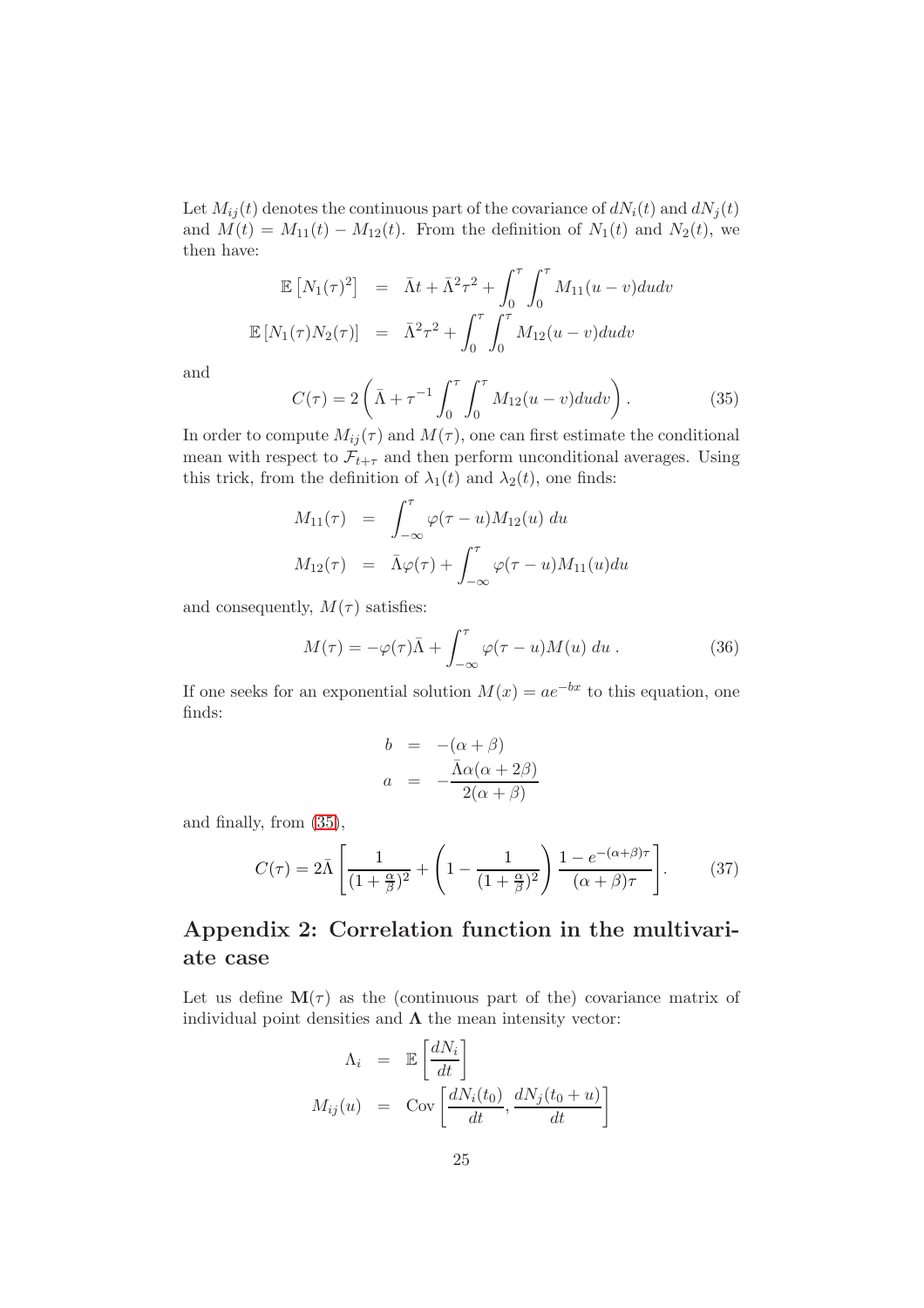It is straightforward to show that  $C$  can be obtained in terms of  $M$  as:

<span id="page-25-3"></span>
$$
C_{\rho\nu}(\tau, t) = \int_0^{\tau} du \int_t^{t+\tau} dv \, K_{\rho\nu}(v - u) , \qquad (38)
$$

where the matrix  $\bf{K}$  is

<span id="page-25-2"></span>
$$
K_{11}(z) = (\Lambda_1 + \Lambda_2)\delta(z) + J_{11}(z)
$$
  
\n
$$
K_{12}(z) = J_{12}(z)
$$
  
\n
$$
K_{21}(z) = J_{21}(z)
$$
  
\n
$$
K_{22}(z) = (\Lambda_3 + \Lambda_4)\delta(z) + J_{22}(z)
$$
\n(39)

with **J** defined as:

<span id="page-25-1"></span>
$$
J_{11}(z) = M_{11}(z) + M_{22}(z) - M_{12}(z) - M_{21}(z)
$$
  
\n
$$
J_{12}(z) = M_{13}(z) + M_{24}(z) - M_{23}(z) - M_{14}(z)
$$
  
\n
$$
J_{21}(z) = M_{31}(z) + M_{42}(z) - M_{41}(z) - M_{32}(z)
$$
  
\n
$$
J_{22}(z) = M_{33}(z) + M_{44}(z) - M_{34}(z) - M_{43}
$$
\n(40)

Along the same line as in  $[17]$ , one can show that the matrix **M** satisfies the following integral equation:

<span id="page-25-0"></span>
$$
\mathbf{M}(u) = \mathbf{\Phi}(u) \operatorname{diag}(\mathbf{\Lambda}) + \int_{-\infty}^{u} \mathbf{\Phi}(u-v) \mathbf{M}(v) dv \text{ for } u > 0.
$$
 (41)

The values for  $u < 0$  can be obtained thanks to the equality  $M_{ij}(-v) =$  $M_{ji}(v)$  that is a direct consequence of the definition of **M**.

Let us denote by  $\tilde{F}(s)$  the unilateral Laplace transform of  $F(u)$ . By taking the Laplace transform of Eq. [\(41\)](#page-25-0), one gets the following set of coupled linear equation of  $\tilde{M}(s)$ :

$$
\tilde{M}_{ij}(s) = \Lambda_j \tilde{\varphi}_{ij}(s) + \sum_k \tilde{\varphi}_{ik}(s) \left( \tilde{M}_{kj}(s) + \tilde{M}_{jk}(\beta_{ik}) \right). \tag{42}
$$

By using Eqs. [\(40\)](#page-25-1), it follows that the Laplace transform of  $J_{\rho\nu}$  satisfies the following linear system:

$$
\tilde{J}_{11}(s) = -\tilde{\varphi}_{12}(s)\tilde{J}_{11}(s) + \tilde{\varphi}_{13}(s)\tilde{J}_{21}(s) - \tilde{\varphi}_{12}(s) \left[\Lambda_1 + \Lambda_2 + \tilde{J}_{11}(\beta_{12})\right] \n+ \tilde{\varphi}_{13}(s)\tilde{J}_{12}(\beta_{13}) \n\tilde{J}_{12}(s) = -\tilde{\varphi}_{12}(s)\tilde{J}_{12}(s) + \tilde{\varphi}_{13}(s)\tilde{J}_{22}(s) + \tilde{\varphi}_{13}(s) \left[\Lambda_3 + \Lambda_4 + \tilde{J}_{22}(\beta_{13})\right] \n- \tilde{\varphi}_{12}(s)\tilde{J}_{21}(\beta_{12}) \n\tilde{J}_{21}(s) = -\tilde{\varphi}_{34}(s)\tilde{J}_{21}(s) + \tilde{\varphi}_{31}(s)\tilde{J}_{11}(s) + \tilde{\varphi}_{31}(s) \left[\Lambda_1 + \Lambda_2 + \tilde{J}_{11}(\beta_{31})\right] \n- \tilde{\varphi}_{34}(s)\tilde{J}_{12}(\beta_{34}) \n\tilde{J}_{22}(s) = -\tilde{\varphi}_{34}(s)\tilde{J}_{22}(s) + \tilde{\varphi}_{31}(s)\tilde{J}_{12}(s) - \tilde{\varphi}_{34}(s) \left[\Lambda_3 + \Lambda_4 + \tilde{J}_{22}(\beta_{34})\right] \n+ \tilde{\varphi}_{31}(s)\tilde{J}_{21}(\beta_{31}).
$$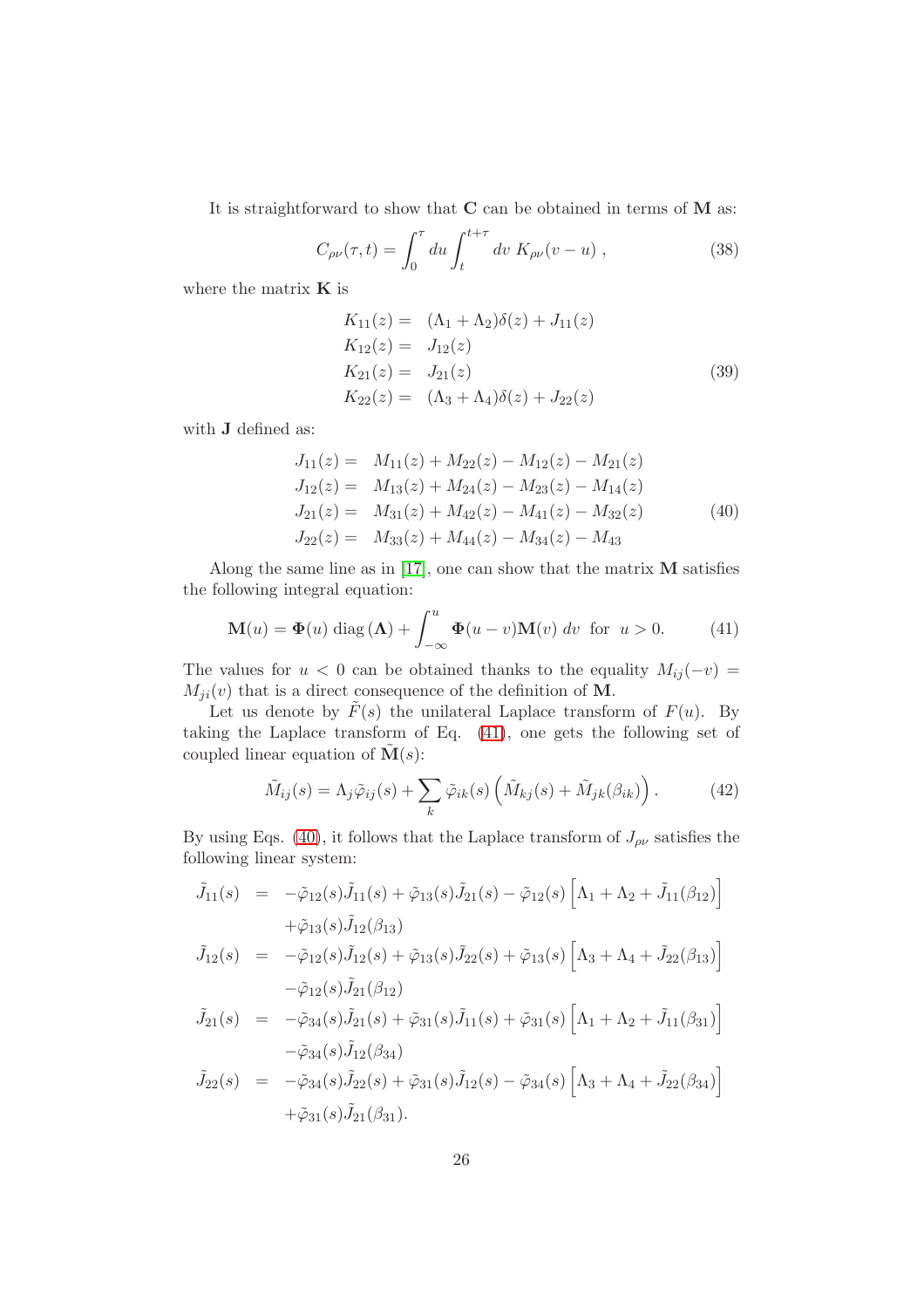The solution to this system reads:

<span id="page-26-1"></span>
$$
\tilde{J}(s) = \begin{pmatrix} \frac{v_1 + v_1 \varphi_{34} + \varphi_{13} v_3}{1 + \varphi_{12} + \varphi_{34} + \varphi_{34} \varphi_{12} - \varphi_{31} \varphi_{13}} \\ \frac{v_2 + v_2 \varphi_{34} + \varphi_{13} v_4}{1 + \varphi_{12} + \varphi_{34} + \varphi_{34} \varphi_{12} - \varphi_{31} \varphi_{13}} \\ \frac{\varphi_{31} v_1 + v_3 + v_3 \varphi_{12}}{1 + \varphi_{12} + \varphi_{34} + \varphi_{34} \varphi_{12} - \varphi_{31} \varphi_{13}} \\ \frac{\varphi_{31} v_2 + v_4 + v_4 \varphi_{12}}{1 + \varphi_{12} + \varphi_{34} + \varphi_{34} \varphi_{12} - \varphi_{31} \varphi_{13}} \end{pmatrix},
$$
\n(43)

where we have denoted by v the vector

<span id="page-26-0"></span>
$$
\mathbf{v} = \begin{pmatrix} -\tilde{\varphi}_{12}(s) \left( \Lambda_1 + \Lambda_2 + \tilde{J}_{11}(\beta_{12}) \right) + \tilde{\varphi}_{13}(s) \tilde{J}_{12}(\beta_{13}) \\ \tilde{\varphi}_{13}(s) \left( \Lambda_3 + \Lambda_4 + \tilde{J}_{22}(\beta_{13}) \right) - \tilde{\varphi}_{12}(s) \tilde{J}_{21}(\beta_{12}) \\ \tilde{\varphi}_{31}(s) \left( \Lambda_1 + \Lambda_2 + \tilde{J}_{11}(\beta_{31}) \right) - \tilde{\varphi}_{34}(s) \tilde{J}_{12}(\beta_{34}) \\ -\tilde{\varphi}_{34}(s) \left( \Lambda_3 + \Lambda_4 + \tilde{J}_{22}(\beta_{34}) \right) + \tilde{\varphi}_{31}(s) \tilde{J}_{21}(\beta_{31}) \end{pmatrix} . \tag{44}
$$

This vector can be computed if by evaluating  $J(s)$  at  $s = \beta_{12}, \ldots, \beta_{34}$ . If one now considers that the Laplace transform of  $\tilde{\varphi}_{ij}(x)$  is

$$
\tilde{\varphi}_{ij}(s) = \frac{\alpha_{ij}}{s + \beta_{ij}} \,, \tag{45}
$$

.

it is possible to compute the expression of each component  $J_{\alpha\beta}$  and, by the inverse Laplace transform, to obtain the correlation matrix  $C_{\alpha\beta}(t, \tau)$ . Accounting for the symmetries in Eq.  $(16)$ , in Eq.  $(44)$ , we now have 4 constants to determine:  $Q_1 = \tilde{J}_{11}(\beta)$ ,  $Q_2 = \tilde{J}_{12}(\beta)$ ,  $Q_3 = \tilde{J}_{21}(\beta)$  and  $Q_4 = \tilde{J}_{22}(\beta)$ . If we solve the linear system obtained by evaluating [\(43\)](#page-26-1) in  $s = \beta$ , we obtain,

| $Q_1$   |  | $\Lambda_1 \left(\alpha_{31}\alpha_{13}(1+\alpha_{34}+\beta+\alpha_{12})-3\beta \alpha_{34}\alpha_{12}-\beta \alpha_{12}^2-\alpha_{34}^2 \alpha_{12}-2\alpha_{12}\beta^2-\alpha_{12}^2 \alpha_{34}\right)+\beta \Lambda_3 \alpha_{13}^2$                                                                                                                                                                                  |
|---------|--|---------------------------------------------------------------------------------------------------------------------------------------------------------------------------------------------------------------------------------------------------------------------------------------------------------------------------------------------------------------------------------------------------------------------------|
|         |  | $\alpha_{13}\alpha_{31}(2\beta+\alpha_{12}+\alpha_{34})-3\beta^2\alpha_{12}-\alpha_{12}^2\alpha_{34}-\alpha_{34}^2\alpha_{12}-3\beta^2\alpha_{34}-2\beta^3-4\beta\alpha_{34}\alpha_{12}-\beta\alpha_{34}^2-\alpha_{12}^2\beta$                                                                                                                                                                                            |
| $Q_2 =$ |  | $\Lambda_3(2\beta^2\alpha_{13}-\alpha_{31}\alpha_{13}^2+2\alpha_{12}\beta\alpha_{13}+\alpha_{34}\alpha_{12}\alpha_{13}+\alpha_{34}\beta\alpha_{13}) +\Lambda_1(\alpha_{13}\alpha_{31}^2-\alpha_{12}\beta\alpha_{31}-\alpha_{31}\alpha_{34}\alpha_{12})$                                                                                                                                                                   |
|         |  | $\overline{\alpha_{13}\alpha_{31}(2\beta+\alpha_{12}+\alpha_{34})-3\beta^2\alpha_{12}-\alpha_{12}^2\alpha_{34}-\alpha_{34}^2\alpha_{12}-3\beta^2\alpha_{34}-2\beta^3-4\beta\alpha_{34}\alpha_{12}-\beta\alpha_{34}^2-\alpha_{12}^2\beta^2\alpha_{34}-\alpha_{12}^2\beta^2\alpha_{34}-\alpha_{12}^2\beta^2\alpha_{34}-\alpha_{12}^2\beta^2\alpha_{34}-\beta_{12}^2\beta^2\alpha_{34}-\beta_{12}^2\beta^2\alpha_{34}-\beta$ |
| $Q_3 =$ |  | $\Lambda_1(2\beta^2\alpha_{31}-\alpha_{31}\alpha_{13}^2+2\alpha_{34}\beta\alpha_{31}+\alpha_{34}\alpha_{12}\alpha_{31}+\alpha_{12}\beta\alpha_{31})+\Lambda_3(\alpha_{13}\alpha_{31}^2-\alpha_{34}\beta\alpha_{13}-\alpha_{13}\alpha_{34}\alpha_{12})$                                                                                                                                                                    |
|         |  | $\overline{\alpha_{13}\alpha_{31}(2\beta+\alpha_{12}+\alpha_{34})-3\beta^2\alpha_{12}-\alpha_{12}^2\alpha_{34}-\alpha_{34}^2\alpha_{12}-3\beta^2\alpha_{34}-2\beta^3-4\beta\alpha_{34}\alpha_{12}-\beta\alpha_{34}^2-\alpha_{12}^2\beta^2\alpha_{34}-\alpha_{12}^2\beta^2\alpha_{34}-\alpha_{12}^2\beta^2\alpha_{34}-\alpha_{12}^2\beta^2\alpha_{34}-\beta_{12}^2\beta^2\alpha_{34}-\beta_{12}^2\beta^2\alpha_{34}-\beta$ |
| $Q_1$   |  | $\Lambda_{3}\left(\alpha_{31}\alpha_{13}(1+\alpha_{12}+\beta+\alpha_{34})-3\beta\alpha_{34}\alpha_{12}-\beta\alpha_{34}^{2}-\alpha_{12}^{2}\alpha_{34}-2\alpha_{34}\beta^{2}-\alpha_{34}^{2}\alpha_{12}\right)+\beta\Lambda_{1}\alpha_{34}^{2}$                                                                                                                                                                           |
|         |  | $\overline{\alpha_{13}\alpha_{31}(2\beta+\alpha_{12}+\alpha_{34})-3\beta^2\alpha_{12}-\alpha_{12}^2\alpha_{34}-\alpha_{34}^2\alpha_{12}-3\beta^2\alpha_{34}-2\beta^3-4\beta\alpha_{34}\alpha_{12}-\beta\alpha_{34}^2-\alpha_{12}^2\beta^2}}$                                                                                                                                                                              |

where the expressions for the  $\Lambda_i$  are provided in Eq. [\(19\)](#page-10-2). One can now inverse the Laplace transforms in Eq. [\(43\)](#page-26-1) and and, from Eq. [\(39\)](#page-25-2) the expressions of the functions  $K_{\rho\nu}(t)$ . This leads to

$$
K_{11}(t) = 2\Lambda_1 \delta(t) + A_{11}e^{-G_1 t} + B_{11}e^{-G_2 t}
$$
  
\n
$$
K_{12}(t) = A_{12}e^{-G_1 t} + B_{12}e^{-G_2 t}
$$
  
\n
$$
K_{21}(t) = A_{21}e^{-G_1 t} + B_{21}e^{-G_2 t}
$$
  
\n
$$
K_{22}(t) = 2\Lambda_3 \delta(t) + A_{22}e^{-G_1 t} + B_{22}e^{-G_2 t}
$$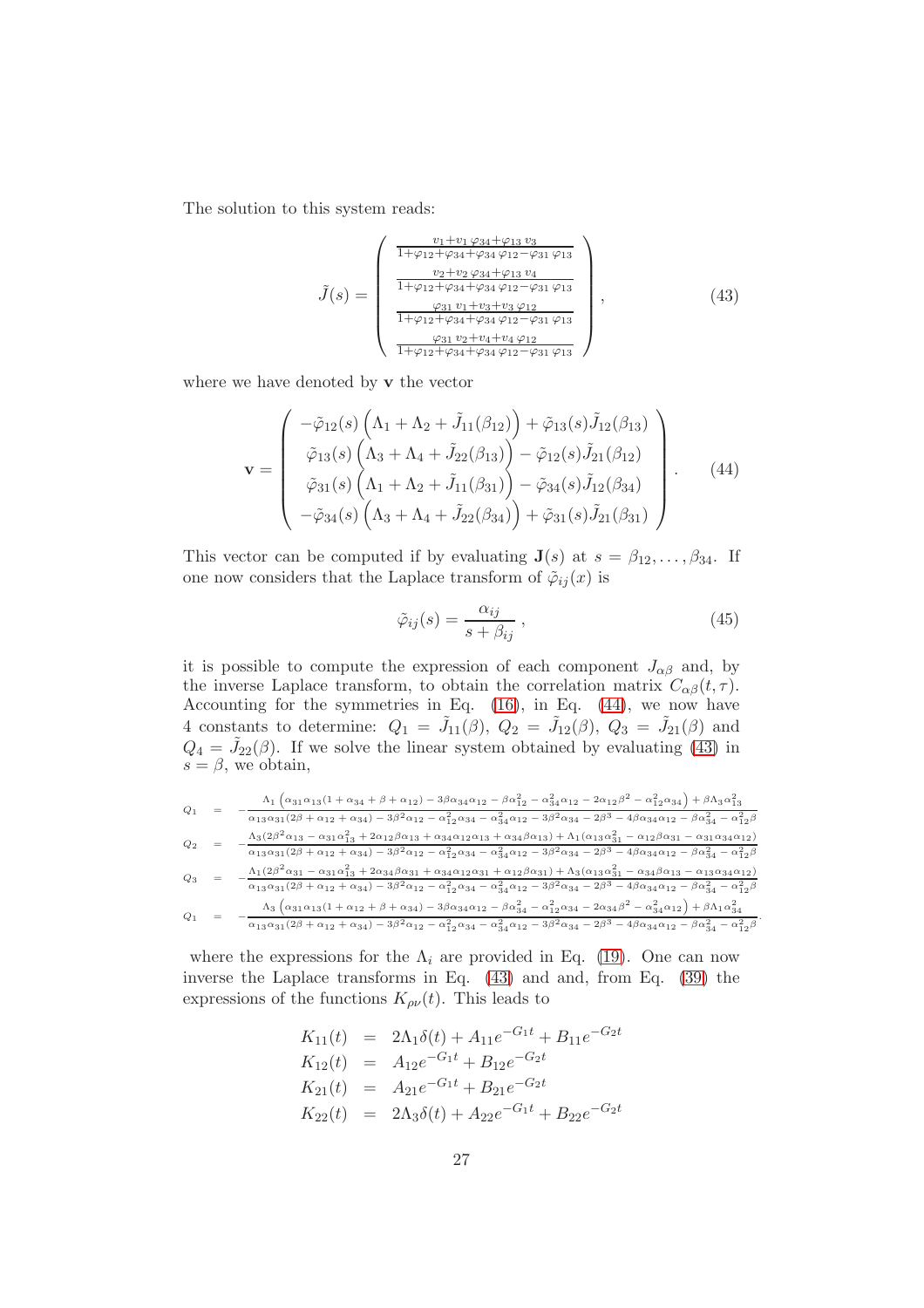where

$$
G_1 = Y + Z
$$
  
\n
$$
G_2 = Y - Z
$$
  
\n
$$
Y = \beta + \frac{1}{2}(\alpha_{12} + \alpha_{34})
$$
  
\n
$$
Z = \frac{1}{2}\sqrt{(\alpha_{12} - \alpha_{34})^2 + 4\alpha_{13}\alpha_{31}}
$$

and the expressions of constants  ${\cal A}_{ij},\,{\cal B}_{ij}$  read:

$$
A_{11} = -(Q_{1}(2\alpha_{13}\alpha_{31} + \alpha_{12}^{2} + 2Z\alpha_{12} - \alpha_{34}\alpha_{12})
$$
  
\n
$$
-Q_{2}(\alpha_{12}\alpha_{13} + 2Z\alpha_{13} + \alpha_{34}\alpha_{13})
$$
  
\n
$$
+ \Lambda_{1}(4\alpha_{13}\alpha_{31} + 2\alpha_{12}^{2} + 4Z\alpha_{12} - 2\alpha_{34}\alpha_{12}))/(4Z)
$$
  
\n
$$
B_{11} = -(Q_{1}(\alpha_{34}\alpha_{12} - 2\alpha_{13}\alpha_{31} - \alpha_{12}^{2} + 2Z\alpha_{12})
$$
  
\n
$$
+ Q_{2}(\alpha_{13}\alpha_{12} - 2\alpha_{13} + \alpha_{34}\alpha_{13}) +
$$
  
\n
$$
+ \Lambda_{1}(2\alpha_{34}\alpha_{12} + 4Z\alpha_{12} - 2\alpha_{12}^{2} - 4\alpha_{13}\alpha_{31}))/(4Z)
$$
  
\n
$$
A_{12} = -(Q_{3}(2\alpha_{13}\alpha_{31} + 2Z\alpha_{12} + \alpha_{12}^{2} - \alpha_{34}\alpha_{12})
$$
  
\n
$$
-Q_{4}(\alpha_{13}\alpha_{12} + 2Z\alpha_{13} + \alpha_{34}\alpha_{13})
$$
  
\n
$$
- \Lambda_{3}(4Z\alpha_{13} + 2\alpha_{34}\alpha_{13} + 2\alpha_{12}\alpha_{13}))/(4Z)
$$
  
\n
$$
B_{12} = -(Q_{3}(\alpha_{34}\alpha_{12} - 2\alpha_{13}\alpha_{31} + 2Z\alpha_{12} - \alpha_{12}^{2})
$$
  
\n
$$
+ Q_{4}(\alpha_{34}\alpha_{13} + \alpha_{12}\alpha_{13} - 2Z\alpha_{13})
$$
  
\n
$$
+ \Lambda_{3}(2\alpha_{13}\alpha_{12} - 4Z\alpha_{13} + 2\alpha_{13}\alpha_{34}))/(4Z)
$$
  
\n
$$
A_{21} = (Q_{1}(\alpha_{12}\alpha_{31} + 2Z\alpha_{31} + \
$$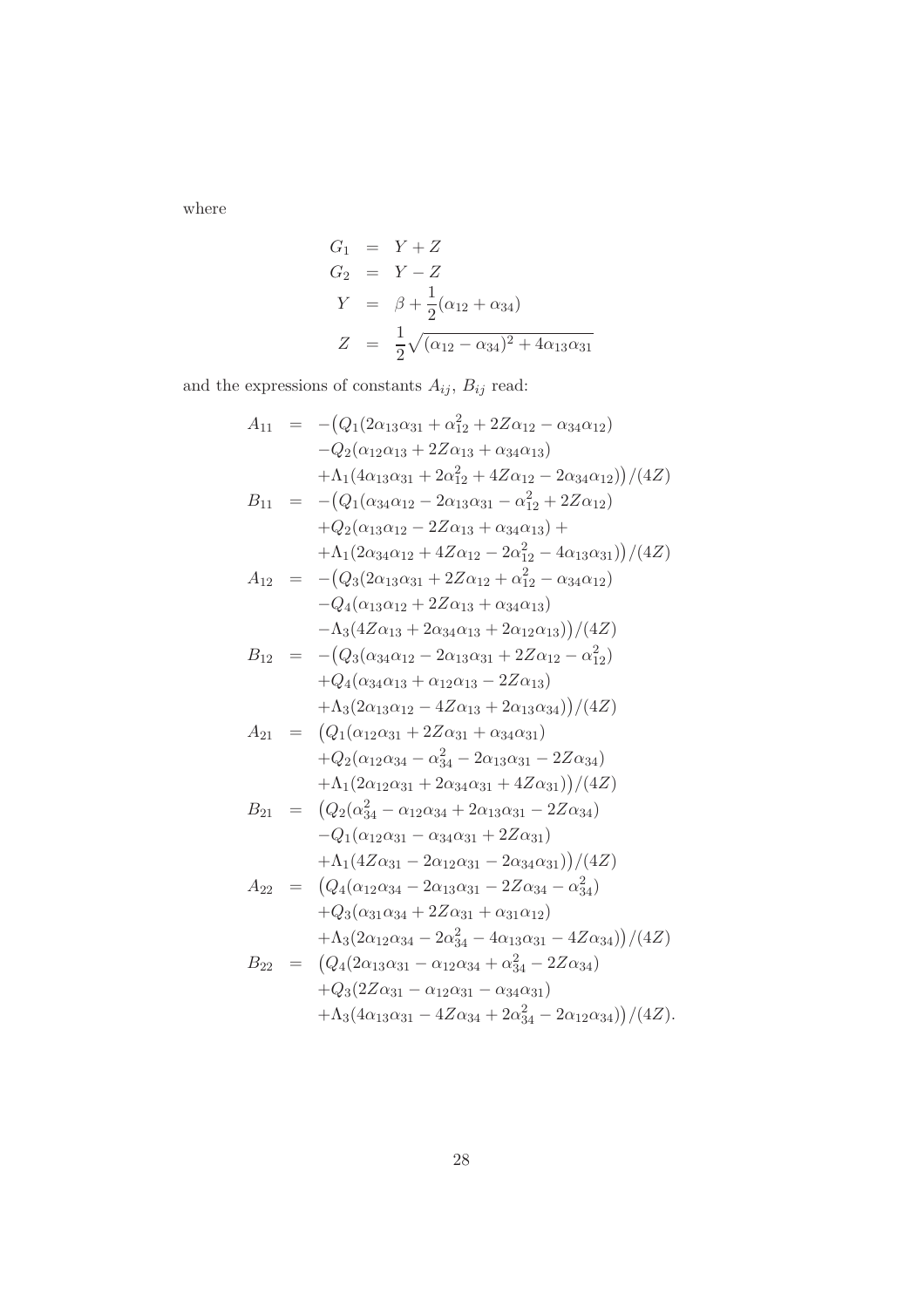By performing the double integral [\(38\)](#page-25-3), one finally obtains:

$$
\frac{C_{11}(\tau)}{\tau} = \frac{2A_{11}e^{-G_1\tau}}{G_1^2\tau} + \frac{2B_{11}e^{-G_2\tau}}{G_2^2\tau} + 2\Lambda_1 + \frac{2A_{11}}{G_1} + \frac{2B_{11}}{G_2} - \frac{2A_{11}}{G_1^2\tau} - \frac{2B_{11}}{G_2^2\tau}
$$
\n
$$
\frac{C_{21}(\tau)}{\tau} = \frac{C_{12}(\tau)}{\tau} = (A_{21} + A_{12})(\frac{e^{-G_1\tau} - 1}{G_1^2\tau} + \frac{1}{G_1}) + (B_{21} + B_{12})(\frac{e^{-G_2\tau} - 1}{G_2^2\tau} + \frac{1}{G_2})
$$
\n
$$
\frac{C_{22}(\tau)}{\tau} = \frac{2A_{22}e^{-G_1\tau}}{G_1^2\tau} + \frac{2B_{22}e^{-G_2\tau}}{G_2^2\tau} + 2\Lambda_3 + \frac{2A_{22}}{G_1} + \frac{2B_{22}}{G_2} - \frac{2A_{22}}{G_1^2\tau} - \frac{2B_{22}}{G_2^2\tau}.
$$

Acknowledgements. We thank Mathieu Rosenbaum for helpful discussions. M.H. wishes to thank Marek Musiela and the Electronic Trading Group in the FIRST team of BNP-Paribas for stimulating discussions on modelling dependence structures using point processes.

# <span id="page-28-2"></span>References

- [1] Y. Ait-Sahalia, P.A. Mykland, and L. Zhang. Ultra high frequency volatility estimation with dependent microstructure noise. *Journal of Econometrics*. Forthcoming.
- <span id="page-28-1"></span>[2] Y. Ait-Sahalia, P.A. Mykland, and L. Zhang. How often to sample a continuous-time process in the presence of market microstructure noise. *The Review of Financial Studies*, 18:351–416, 2005.
- <span id="page-28-4"></span><span id="page-28-3"></span>[3] F. M. Bandi and J. R. Russell. Separating microstructure noise from volatility. *Journal of Financial Economics*, 79:655–692, 2006.
- [4] F. M. Bandi and J. R. Russell. Market microstructure noise, integrated variance estimators, and the accuracy of asymptotic approximations. Working paper, 2009.
- <span id="page-28-5"></span>[5] O. Barndorff-Nielsen, P. Hansen, A. Lunde, and N. Stephard. Designing realised kernels to measure the ex-post variation of equity prices in the presence of noise. *Econometrica*, 76(6):1481–1536, 2008.
- <span id="page-28-8"></span>[6] M. S. Bartlett. The spectral analysis of point processes. *Journal of the Royal Statistical Society. Series B.*, 25:264–296, 1963.
- <span id="page-28-6"></span>[7] L. Bauwens and N. Hautsch. Modelling financial high frequency data using point processes. *Discussion paper*, 2006.
- <span id="page-28-0"></span>[8] J. P. Bouchaud and M. Potters. *Theory of Financial Risk and Derivative Pricing*. Cambridge University Press, Cambridge, 2003.
- <span id="page-28-7"></span>[9] C. G. Bowsher. Modelling scurity market eents in continuous time: intensity based, multivariate processes. *Discussion paper*, 2006.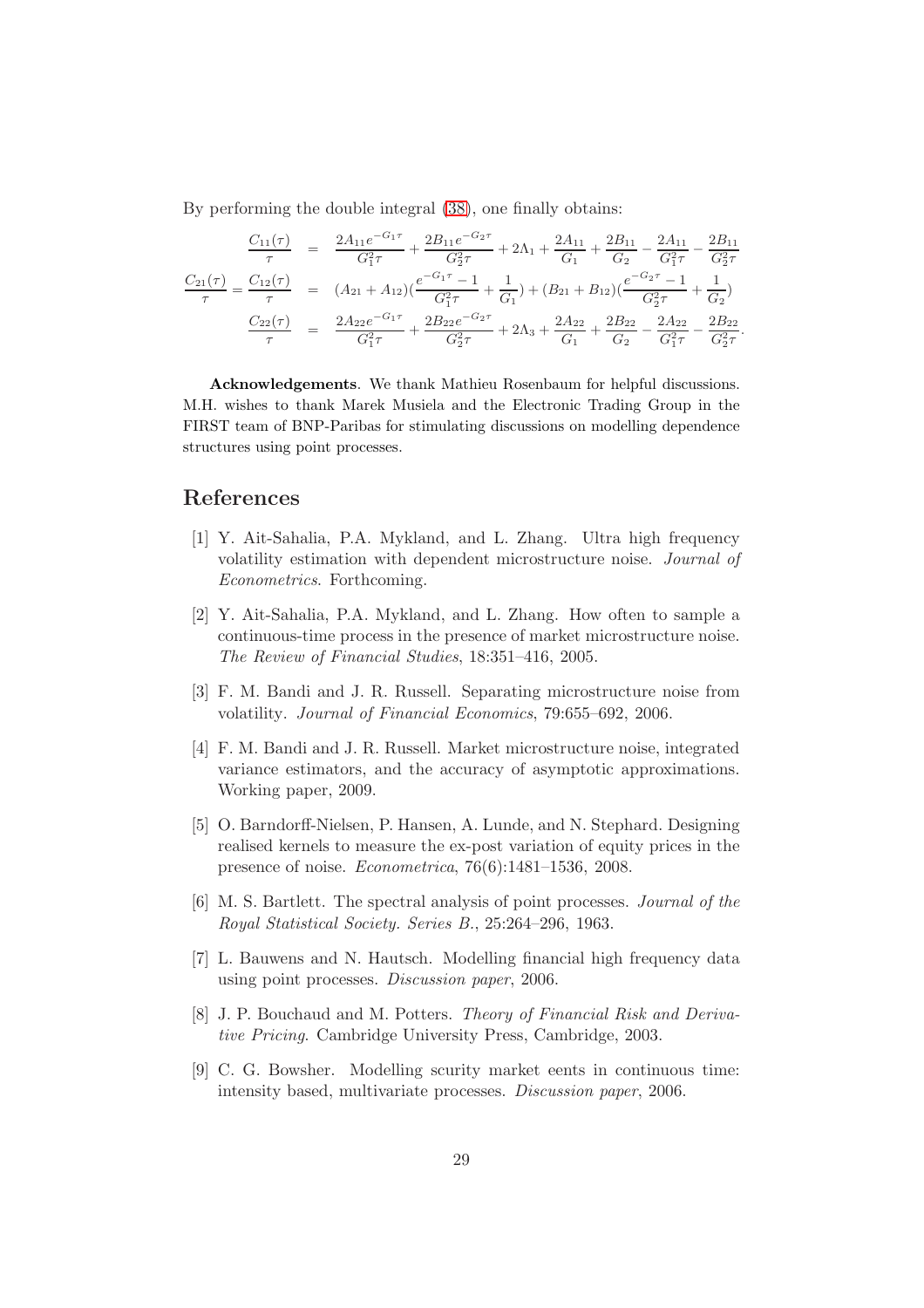- <span id="page-29-11"></span><span id="page-29-3"></span>[10] D.J. Daley and D. Vere-Jones. *An introduction to the theory of point processes*. Springer series in statistics, 2005.
- <span id="page-29-8"></span>[11] F. X. Diebold and G. H. Strasser. On the correlation structure of microstructure noise in theory and practice. *Working Paper*, 2008.
- <span id="page-29-7"></span>[12] R. F. Engle and A. Lunde. Trades and quotes: a bivariate point process. *Journal of Financial Econometrics*, 1:159–188, 2001.
- [13] R. F. Engle and J. R. Russell. Autoregressive conditional duration: A new model for irregularly spaced transaction data. *Econometrica*, 66:1127–1162, 1998.
- <span id="page-29-1"></span><span id="page-29-0"></span>[14] T. W. Epps. Comovements in stock prices in the very short run. *Journal of the American Statiscal Association*, 74:291–298, 1979.
- <span id="page-29-2"></span>[15] A. Gloter and J. Jacod. Diffusion with measurement errors. i. local asymptotic normality. *ESAIM : Prob. & Stat.*, 5:225–242, 2001.
- <span id="page-29-10"></span>[16] A. Gloter and J. Jacod. Diffusion with measurement errors. ii. optimal estimator. *ESAIM : Prob. & Stat.*, 5:243–260, 2001.
- <span id="page-29-9"></span>[17] A. G. Hawkes. Spectra of some self-exciting and mutually exciting point processes. *Biometrika*, 58:83–90, 1971.
- [18] P. Hewlett. Clustering of order arrivals, price impact and trade path optimisation. *Workshop on Financial Modeling with Jump processes, Ecole Polytechnique*, 2006.
- <span id="page-29-6"></span>[19] M. Hoffmann, A. Munk, and J. Schmidt-Hieber. Nonparamtreic estimation of the volatility under microstructure noise. 2010. [arXiv:1007.4622,](http://arxiv.org/abs/1007.4622) Math arXiv Preprint.
- <span id="page-29-4"></span>[20] J. Jacod, Y. Li, P. A. Mykland, M. Podolskij, and M. Vetter. Microstructure noise in the continuous case: The pre-averaging approach. *Stochastic Process. Appl.*, 119(7):2249–2276, 2009.
- <span id="page-29-12"></span>[21] J. Jacod and A. N. Shyryaev. *Limit theorems for stochastic processes*. Springer, 2nd Edition, 2003.
- <span id="page-29-13"></span>[22] A. Joulin, A. Lefevre, D. Grunberg, and J. P. Bouchaud. Stock price jumps: news and volume play a minor role. Eprint, [arXiv:0803.1769,](http://arxiv.org/abs/0803.1769) 2008.
- <span id="page-29-5"></span>[23] A. Munk and J. Schmidt-Hieber. Nonparametric estimation of the volatility function in a high-frequency model corrupted by noise. 2009. [arXiv:0908.3163,](http://arxiv.org/abs/0908.3163) Math arXiv Preprint.